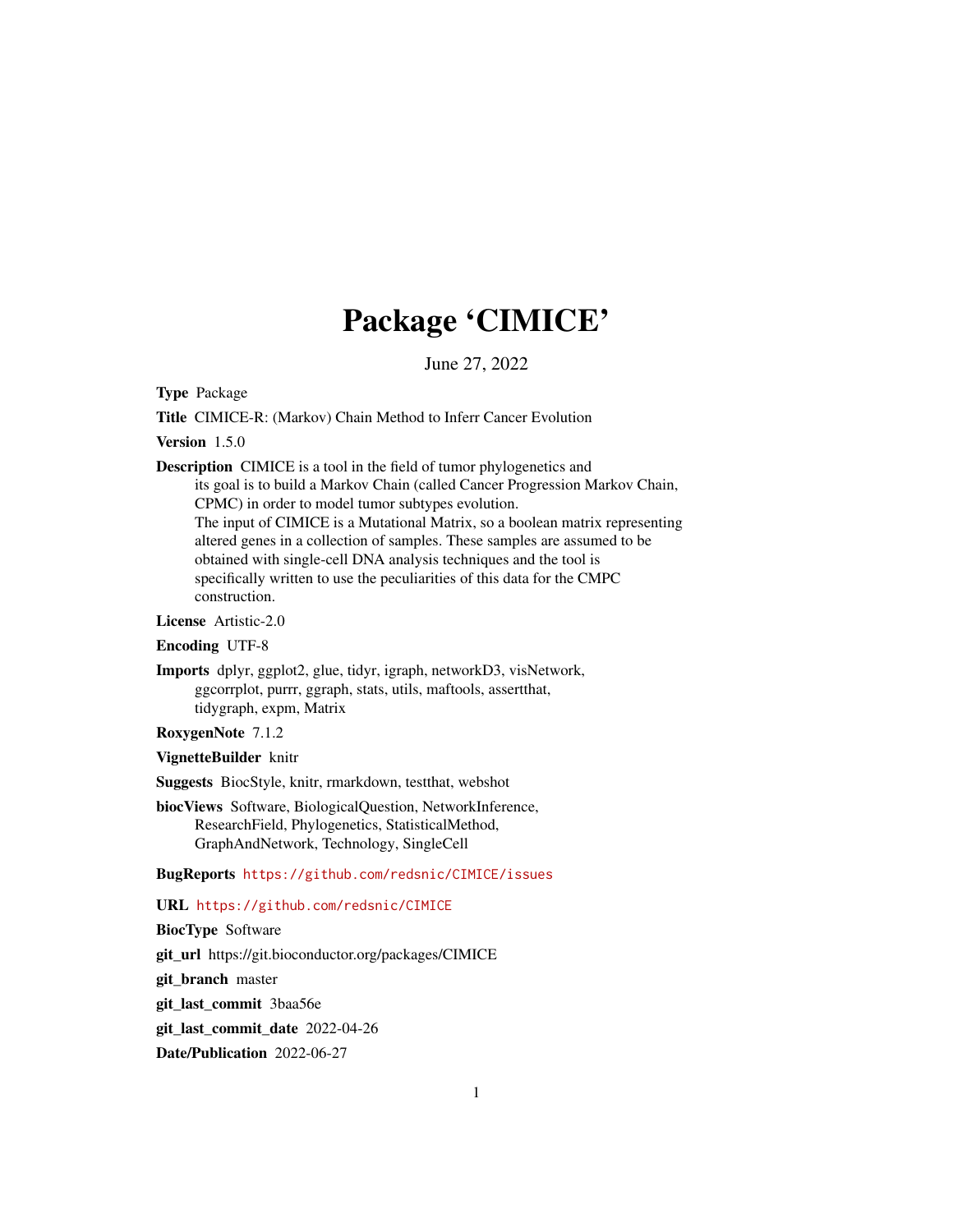Author Nicolò Rossi [aut, cre] (Lab. of Computational Biology and Bioinformatics, Department of Mathematics, Computer Science and Physics, University of Udine, <<https://orcid.org/0000-0002-6353-7396>>)

Maintainer Nicolò Rossi <olocin.issor@gmail.com>

## R topics documented:

| $\overline{4}$ |
|----------------|
| $\overline{4}$ |
| 5              |
| 6              |
| $\overline{7}$ |
| $\overline{7}$ |
| 8              |
| 9              |
| $\overline{Q}$ |
| <b>10</b>      |
| 11             |
| 11             |
| 12             |
| 13             |
| -13            |
|                |
|                |
| -15            |
|                |
|                |
|                |
| -17            |
| 18             |
| 19             |
| 20             |
| 20             |
| 21             |
| 22             |
| 22             |
| 23             |
| 23             |
| 24             |
|                |
| 26             |
|                |
|                |
|                |
|                |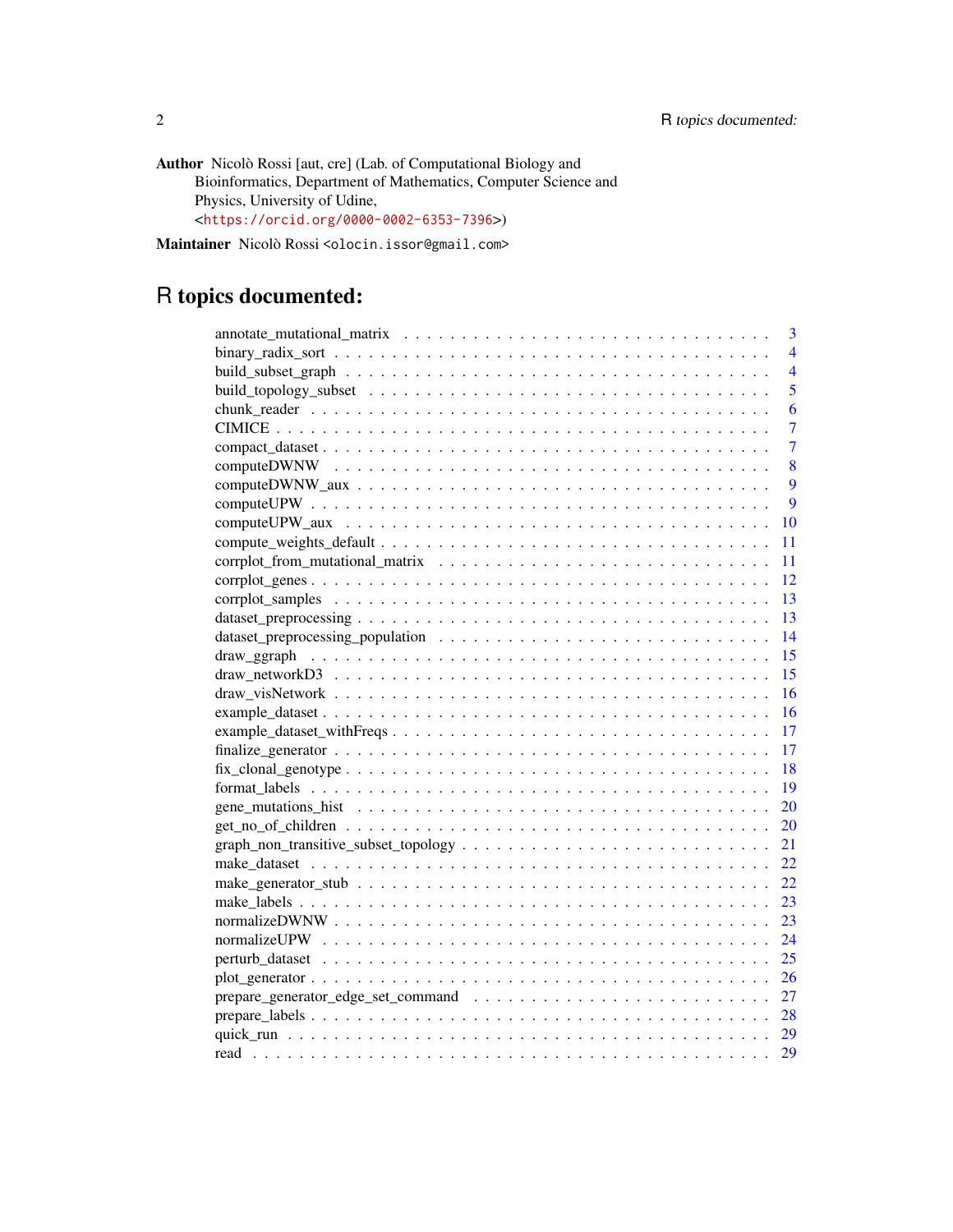<span id="page-2-0"></span>

| Index |                                                                                                                       |  |
|-------|-----------------------------------------------------------------------------------------------------------------------|--|
|       |                                                                                                                       |  |
|       |                                                                                                                       |  |
|       |                                                                                                                       |  |
|       | $set\_generator\_edges \ldots \ldots \ldots \ldots \ldots \ldots \ldots \ldots \ldots \ldots \ldots \ldots \ldots 36$ |  |
|       |                                                                                                                       |  |
|       |                                                                                                                       |  |
|       |                                                                                                                       |  |
|       |                                                                                                                       |  |
|       |                                                                                                                       |  |
|       |                                                                                                                       |  |
|       |                                                                                                                       |  |
|       |                                                                                                                       |  |
|       |                                                                                                                       |  |
|       |                                                                                                                       |  |
|       |                                                                                                                       |  |

annotate\_mutational\_matrix

*Add samples and genes names to a mutational matrix*

### Description

Given M mutational matrix, add samples as row names, and genes as column names. If there are repetitions in row names, these are solved by adding a sequential identifier to the names.

### Usage

```
annotate_mutational_matrix(M, samples, genes)
```
#### Arguments

| M       | mutational matrix    |
|---------|----------------------|
| samples | list of sample names |
| genes   | list of gene names   |

#### Value

N with the set row and column names

```
require(Matrix)
genes <- c("A", "B", "C")
samples <- c("S1", "S2", "S2")
M \leftarrow Matrix(c(0,0,1,0,0,1,0,1,1), ncol=3, sparse=TRUE, byrow = TRUE)
```

```
annotate_mutational_matrix(M, samples, genes)
```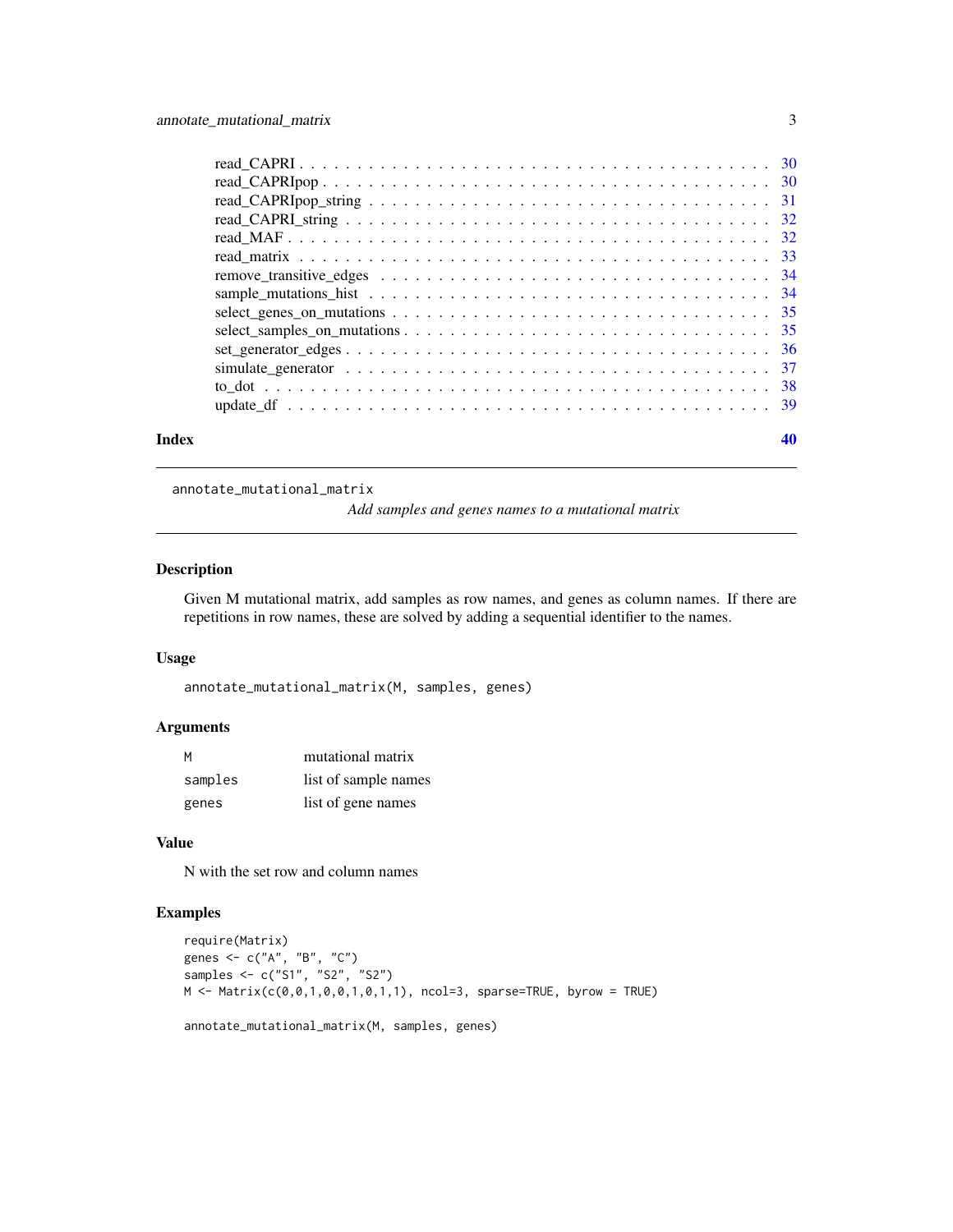<span id="page-3-0"></span>binary\_radix\_sort *Radix sort for a binary matrix*

### Description

Sort the rows of a binary matrix in ascending order

#### Usage

```
binary_radix_sort(mat)
```
### Arguments

mat a binary matrix (of 0 and 1)

### Value

the sorted matrix

#### Examples

```
require(Matrix)
m \le - Matrix(c(1,1,0,1,0,0,0,1,1), sparse = TRUE, ncol = 3)
binary_radix_sort(m)
```
build\_subset\_graph *Remove transitive edges and prepare graph*

### Description

Create a graph from the "build\_topology\_subset" edge list, so that it respects the subset relation, omitting the transitive edges.

#### Usage

```
build_subset_graph(edges, labels)
```
#### Arguments

| edges  | edge list, built from "build_topology_subset"    |
|--------|--------------------------------------------------|
| labels | list of node labels, to be paired with the graph |

### Value

a graph with the subset topology, omitting transitive edges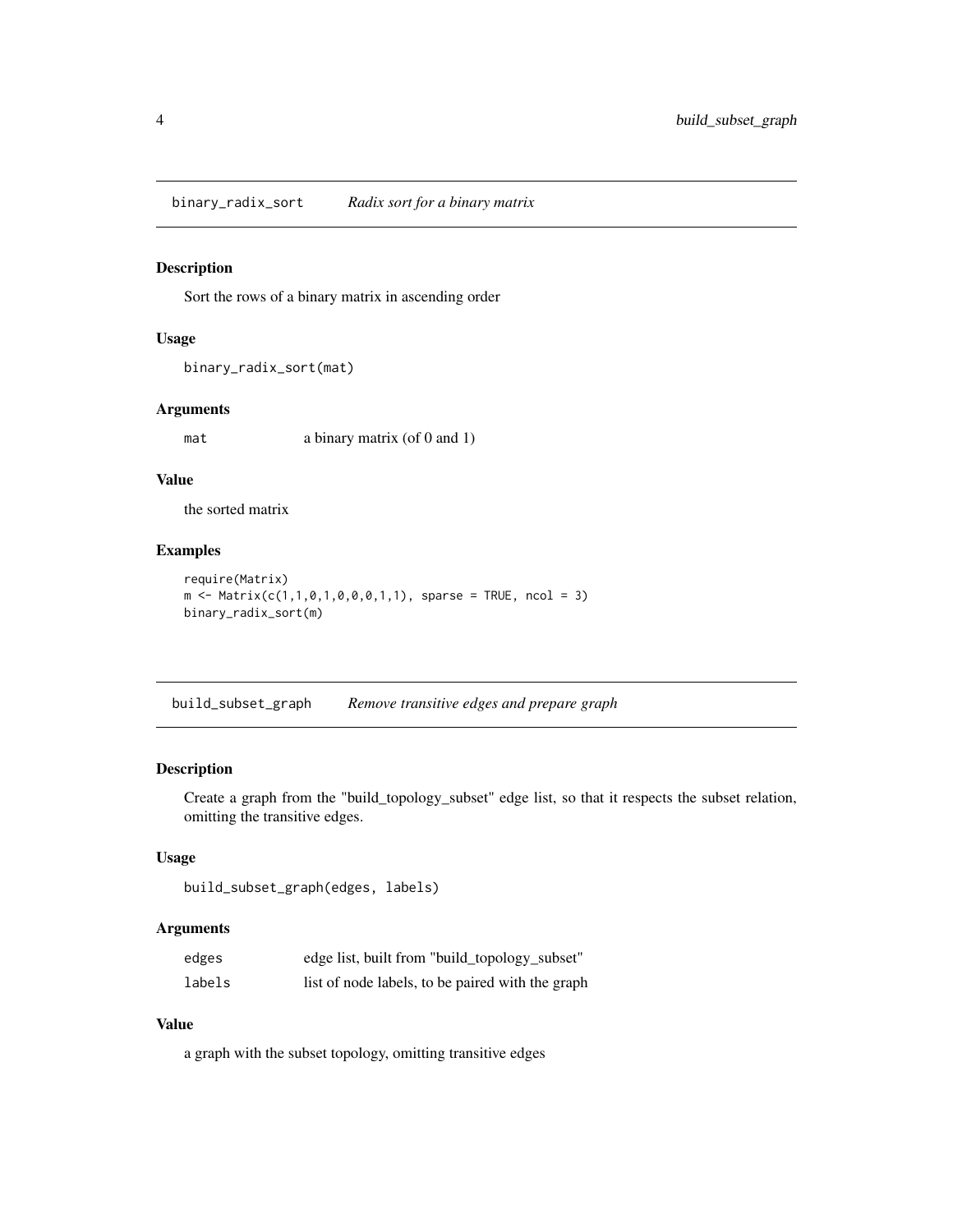### <span id="page-4-0"></span>build\_topology\_subset 5

### Examples

```
require(dplyr)
preproc <- example_dataset() %>% dataset_preprocessing
samples <- preproc[["samples"]]
freqs <- preproc[["freqs"]]
labels <- preproc[["labels"]]
genes <- preproc[["genes"]]
edges <- build_topology_subset(samples)
g <- build_subset_graph(edges, labels)
```
build\_topology\_subset *Compute subset relation as edge list*

### Description

Create an edge list E representing the 'subset' relation for binary strings so that:

$$
(A, B) \text{in} E \leq \gt{small(i) : A[i] \geq B[i]}
$$

#### Usage

build\_topology\_subset(samples)

### Arguments

samples input dataset (mutational matrix) as matrix

#### Value

the computed edge list

```
require(dplyr)
preproc <- example_dataset() %>% dataset_preprocessing
samples <- preproc[["samples"]]
freqs <- preproc[["freqs"]]
labels <- preproc[["labels"]]
genes <- preproc[["genes"]]
build_topology_subset(samples)
```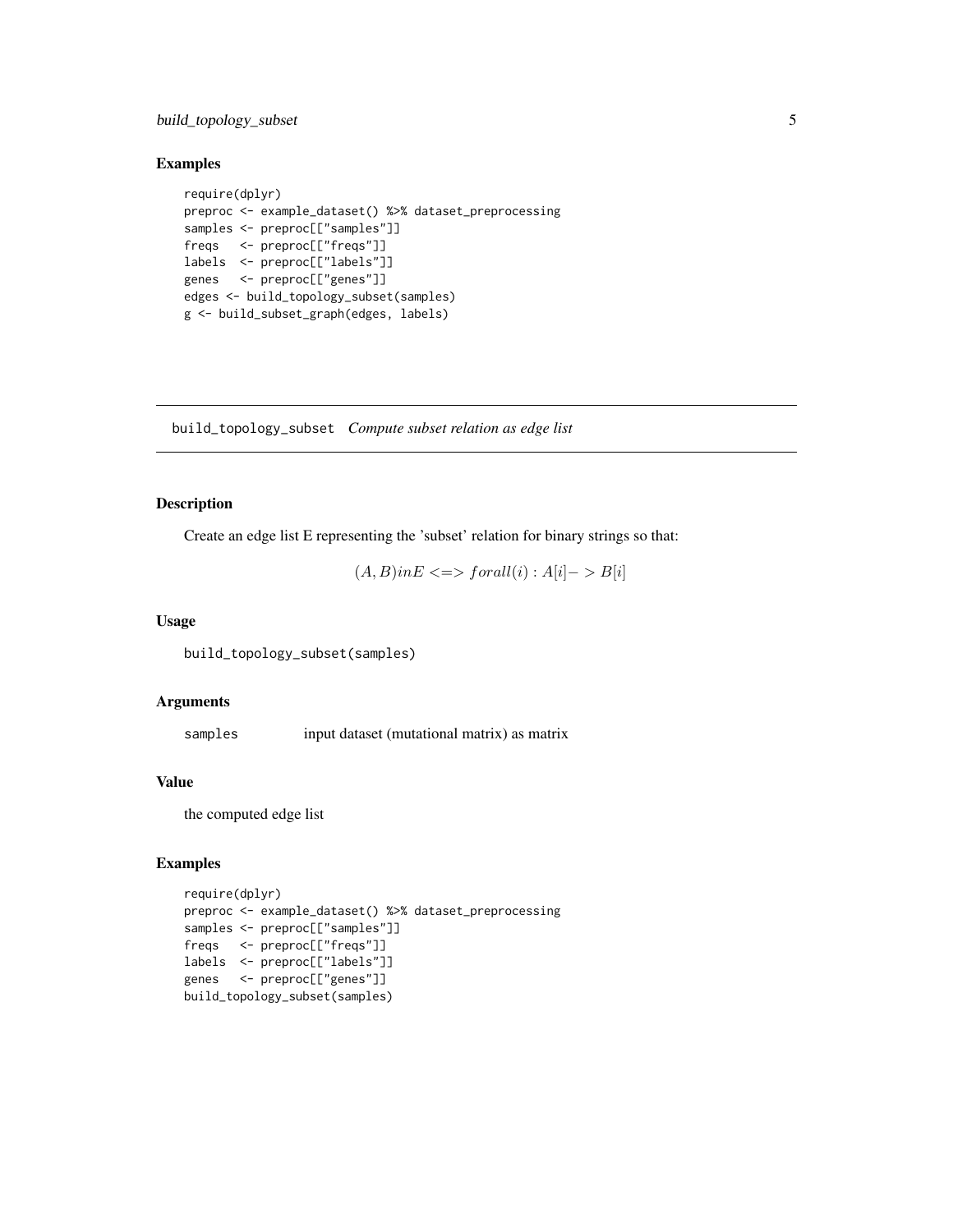<span id="page-5-0"></span>

#### Description

This function creates a reader to read a text file in batches (or chunks). It can be used for very large files that cannot fit in RAM.

#### Usage

```
chunk_reader(file_path)
```
#### Arguments

file\_path path to large file

#### Value

a list-object containing the function 'read' to read lines from the given file, and 'close' to close the connection to the file stream.

```
# open connection to file
reader <- chunk_reader(
   system.file("extdata", "paac_jhu_2014_500.maf", package = "CIMICE", mustWork = TRUE)
\mathcal{L}while(TRUE){
   # read a chunk
    chunk <- reader$read(10)
    if(length(chunk) == 0){
        break
    }
    # --- process chunk ---
}
# close connection
reader$close()
```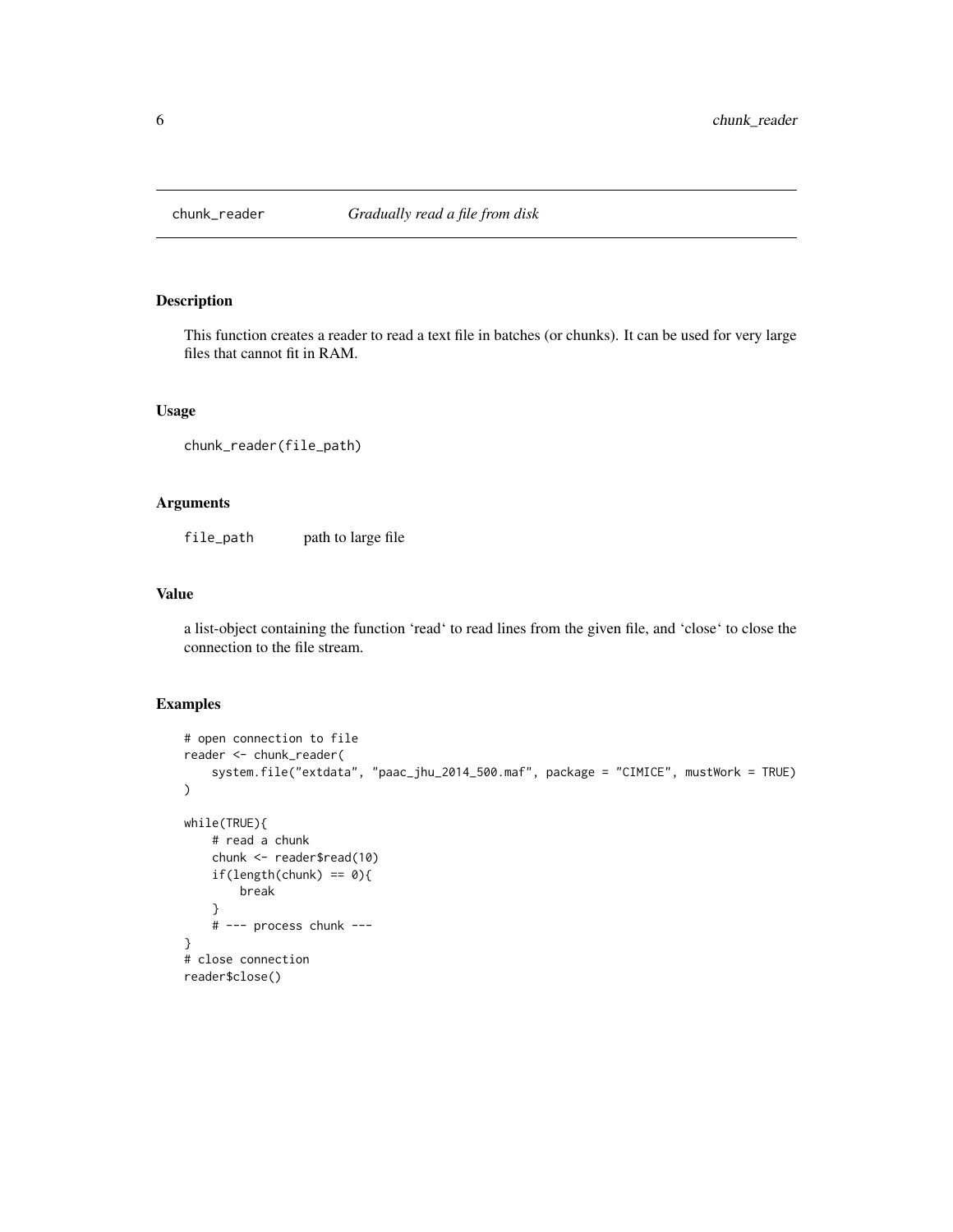<span id="page-6-0"></span>CIMICE *CIMICE Package*

#### Description

R implementation of the CIMICE tool. CIMICE is a tool in the field of tumor phylogenetics and its goal is to build a Markov Chain (called Cancer Progression Markov Chain, CPMC) in order to model tumor subtypes evolution. The input of CIMICE is a Mutational Matrix, so a boolean matrix representing altered genes in a collection of samples. These samples are assumed to be obtained with single-cell DNA analysis techniques and the tool is specifically written to use the peculiarities of this data for the CMPC construction. See 'https://github.com/redsnic/tumorEvolutionWithMarkovChains/tree/master/Geno for the original Java version of this tool.

### Details

CIMICE-R: (Markov) Chain Method to Infer Cancer Evolution

#### Author(s)

Nicolò Rossi <olocin.issor@gmail.com>

compact\_dataset *Compact dataset rows*

#### **Description**

Count duplicate rows and compact the dataset (mutational). The column 'freq' will contain the counts for each row.

#### Usage

```
compact_dataset(mutmatrix)
```
#### Arguments

mutmatrix input dataset (mutational matrix)

#### Value

a list with matrix (the compacted dataset (mutational matrix)), counts (frequencies of genotypes) and row\_names (comma separated string of sample IDs) fields

#### Examples

compact\_dataset(example\_dataset())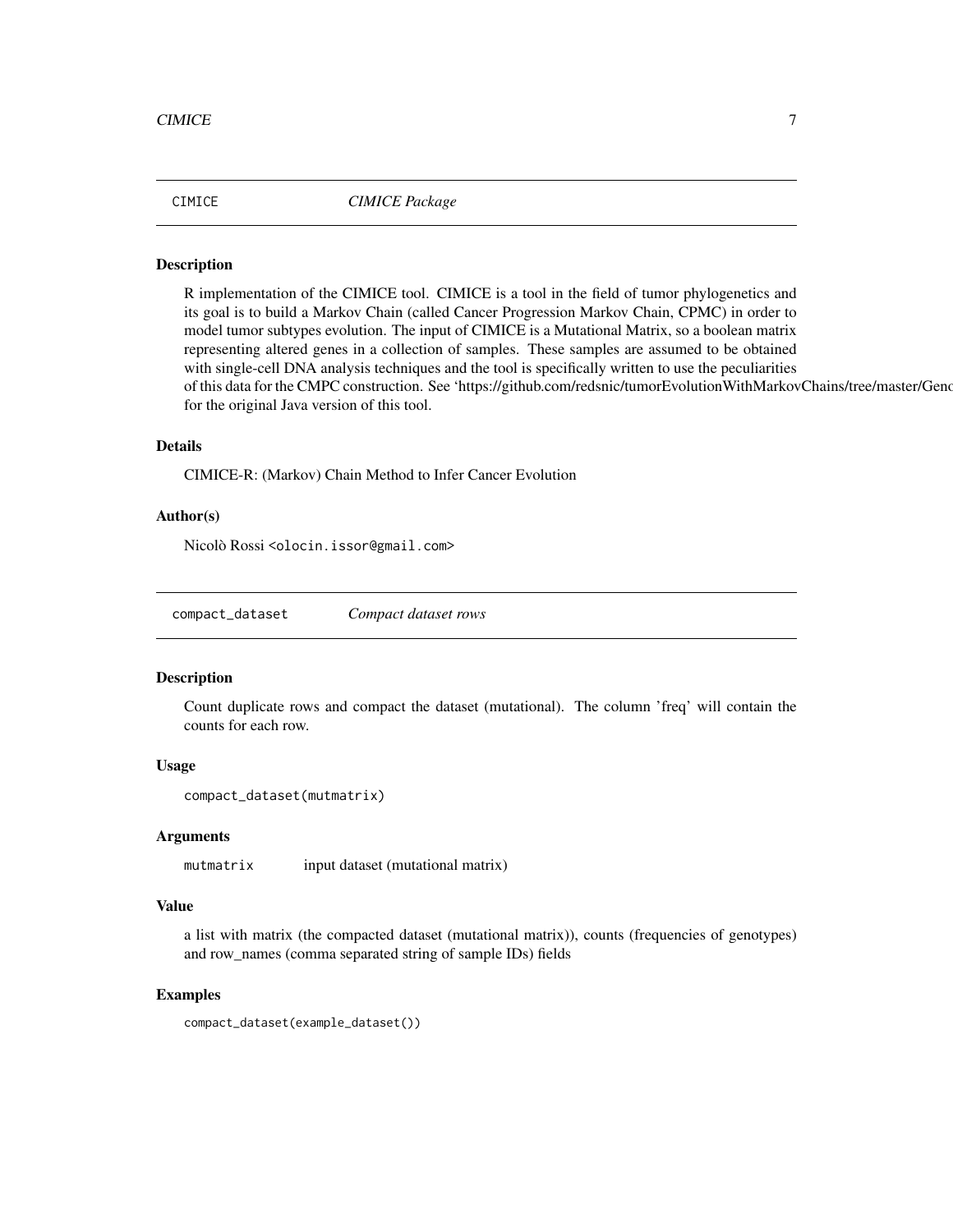<span id="page-7-0"></span>

#### Description

Computes the Down weights formula using a Dinamic Programming approach (starting call), see vignettes for further explaination.

#### Usage

```
computeDWNW(g, freqs, no.of.children, A, normUpWeights)
```
#### Arguments

| g             | graph (a Directed Acyclic Graph)                  |
|---------------|---------------------------------------------------|
| fregs         | observed genotype frequencies                     |
|               | no.of.children number of children for each node   |
| A             | adjacency matrix of G                             |
| normUpWeights | normalized up weights as computed by normalizeUPW |

#### Value

a vector containing the Up weights for each edge

```
require(dplyr)
require(igraph)
preproc <- example_dataset() %>% dataset_preprocessing
samples <- preproc[["samples"]]
freqs <- preproc[["freqs"]]
labels <- preproc[["labels"]]
genes <- preproc[["genes"]]
g <- graph_non_transitive_subset_topology(samples, labels)
# prepare adj matrix
A \leftarrow as.matrix(as_adj(g))# pre-compute exiting edges from each node
no.of.children <- get_no_of_children(A,g)
upWeights <- computeUPW(g, freqs, no.of.children, A)
normUpWeights <- normalizeUPW(g, freqs, no.of.children, A, upWeights)
computeDWNW(g, freqs, no.of.children, A, normUpWeights)
```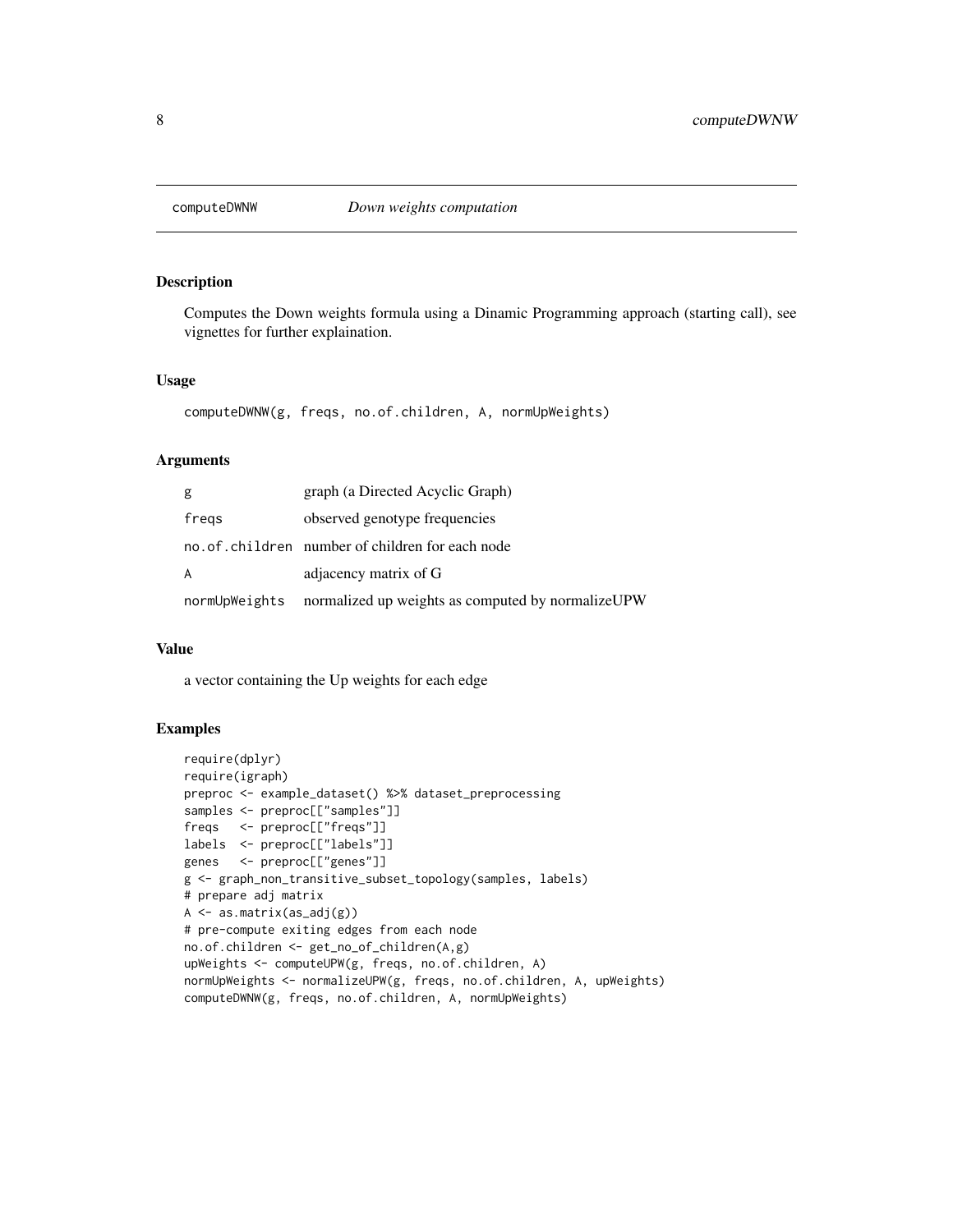<span id="page-8-0"></span>computeDWNW\_aux *Down weights computation (aux)*

### Description

Computes the Down weights formula using a Dinamic Programming approach (recursion), see vignettes for further explaination.

#### Usage

computeDWNW\_aux(g, edge, freqs, no.of.children, A, normUpWeights)

### Arguments

| g             | graph (a Directed Acyclic Graph)                  |
|---------------|---------------------------------------------------|
| edge          | the currently considered edge                     |
| fregs         | observed genotype frequencies                     |
|               | no. of children number of children for each node  |
| A             | adjacency matrix of G                             |
| normUpWeights | normalized up weights as computed by normalizeUPW |

#### Value

a vector containing the Up weights for each edge

computeUPW *Up weights computation*

### Description

Computes the up weights formula using a Dinamic Programming approach (starting call), see vignettes for further explaination.

#### Usage

```
computeUPW(g, freqs, no.of.children, A)
```
### Arguments

| g     | graph (a Directed Acyclic Graph)                |
|-------|-------------------------------------------------|
| fregs | observed genotype frequencies                   |
|       | no.of.children number of children for each node |
|       | adjacency matrix of G                           |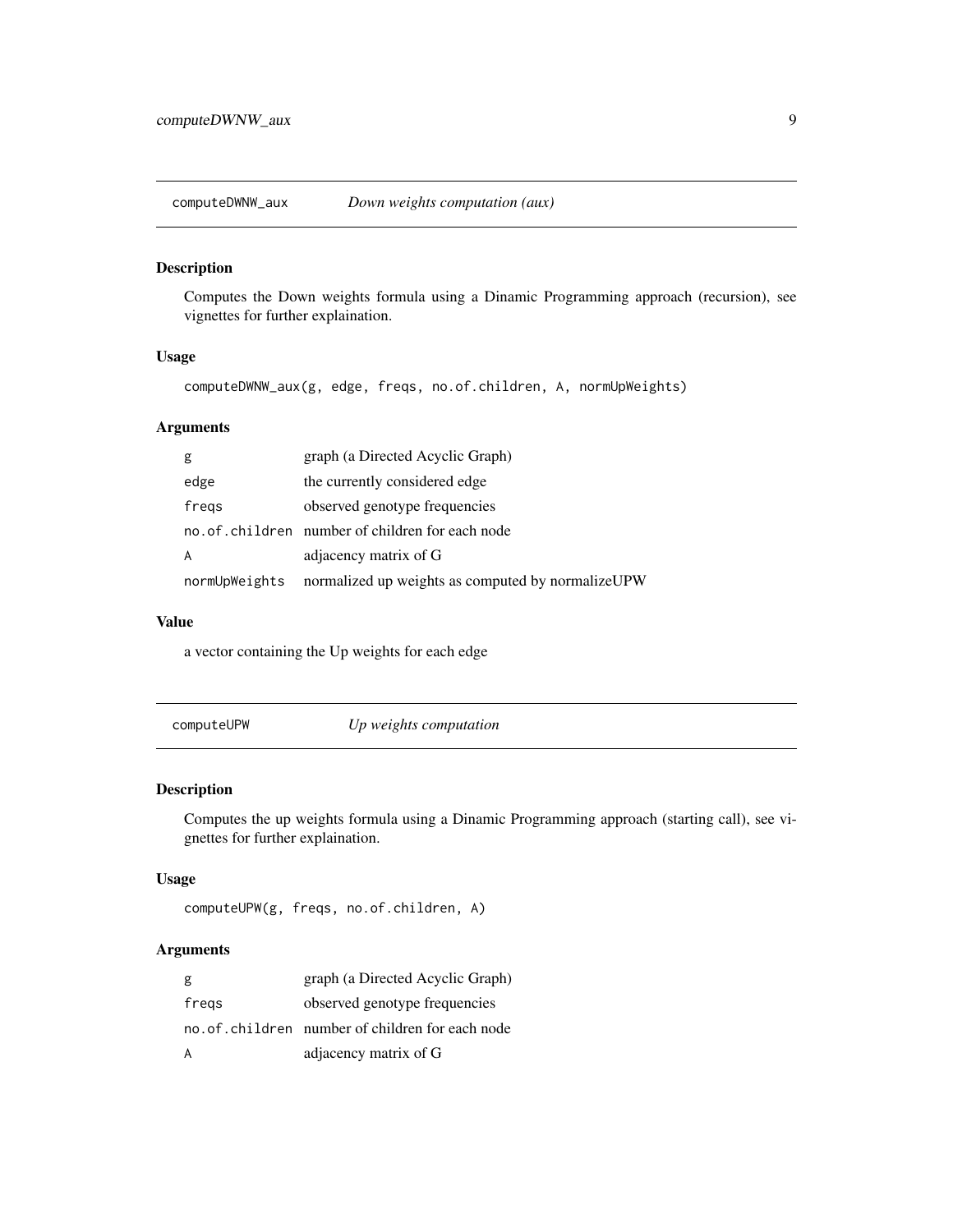### Value

a vector containing the Up weights for each edge

### Examples

```
require(dplyr)
require(igraph)
preproc <- example_dataset() %>% dataset_preprocessing
samples <- preproc[["samples"]]
freqs <- preproc[["freqs"]]
labels <- preproc[["labels"]]
genes <- preproc[["genes"]]
g <- graph_non_transitive_subset_topology(samples, labels)
# prepare adj matrix
A <- as.matrix(as_adj(g))
# pre-compute exiting edges from each node
no.of.children <- get_no_of_children(A,g)
computeUPW(g, freqs, no.of.children, A)
```
computeUPW\_aux *Up weights computation (aux)*

#### Description

Computes the up weights formula using a Dinamic Programming approach (recursion), see vignettes for further explaination.

### Usage

computeUPW\_aux(g, edge, freqs, no.of.children, A)

#### Arguments

| g     | graph (a Directed Acyclic Graph)                |
|-------|-------------------------------------------------|
| edge  | the currently considered edge                   |
| fregs | observed genotype frequencies                   |
|       | no.of.children number of children for each node |
| A     | adjacency matrix of G                           |

#### Value

a vector containing the Up weights for each edge

<span id="page-9-0"></span>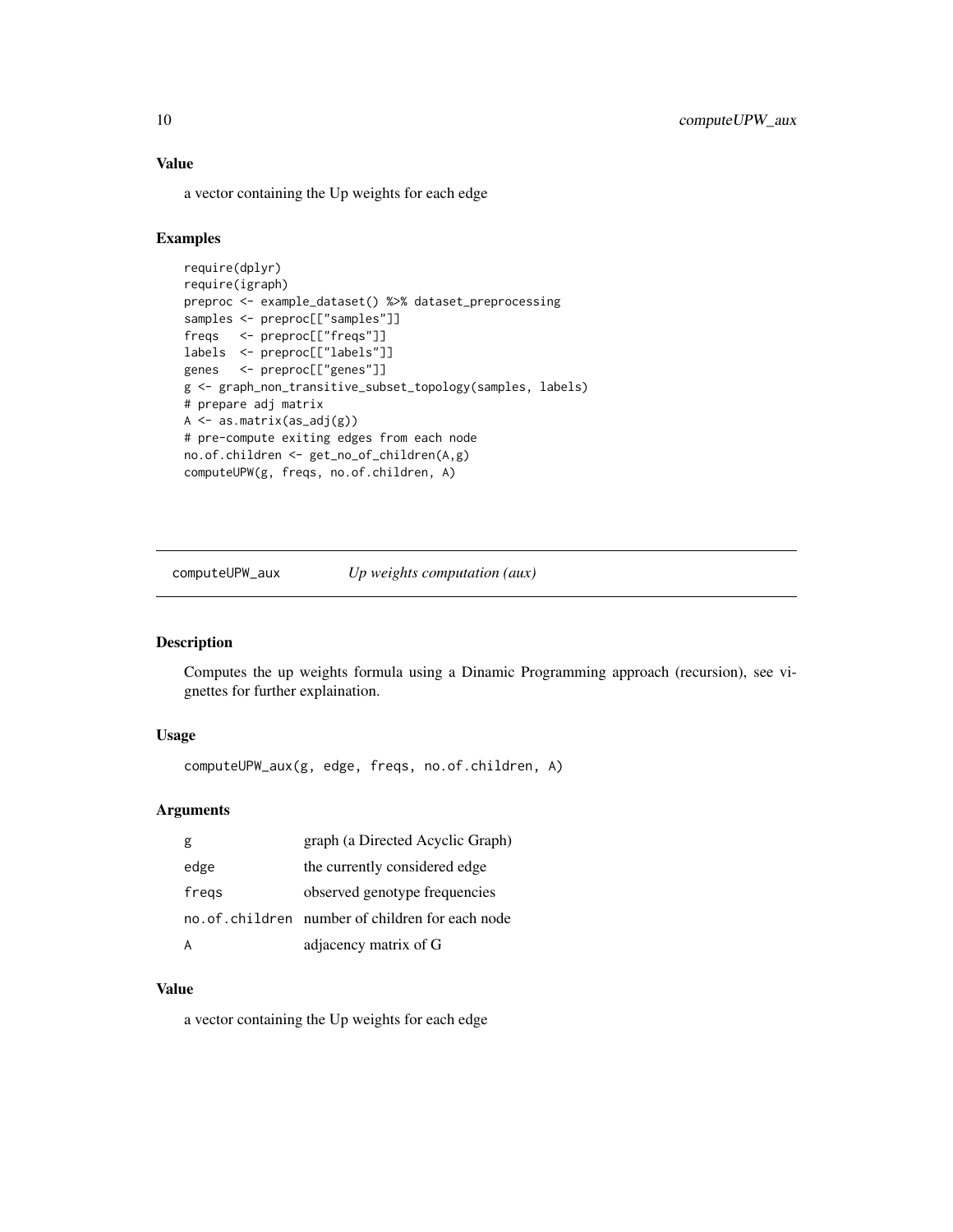<span id="page-10-0"></span>compute\_weights\_default

*Compute default weights*

#### Description

This procedure computes the weights for edges of a graph accordingly to CIMICE specification. (See vignettes for further explainations)

#### Usage

compute\_weights\_default(g, freqs)

### Arguments

| g     | a graph (must be a DAG with no transitive edges) |
|-------|--------------------------------------------------|
| fregs | observed frequencies of genotypes                |

#### Value

a graph with the computed weights

#### Examples

```
require(dplyr)
preproc <- example_dataset() %>% dataset_preprocessing
samples <- preproc[["samples"]]
freqs <- preproc[["freqs"]]
labels <- preproc[["labels"]]
genes <- preproc[["genes"]]
g <- graph_non_transitive_subset_topology(samples, labels)
compute_weights_default(g, freqs)
```
corrplot\_from\_mutational\_matrix

*Correlation plot from mutational matrix*

#### Description

Prepare correlation plot based on a mutational matrix

#### Usage

corrplot\_from\_mutational\_matrix(mutmatrix)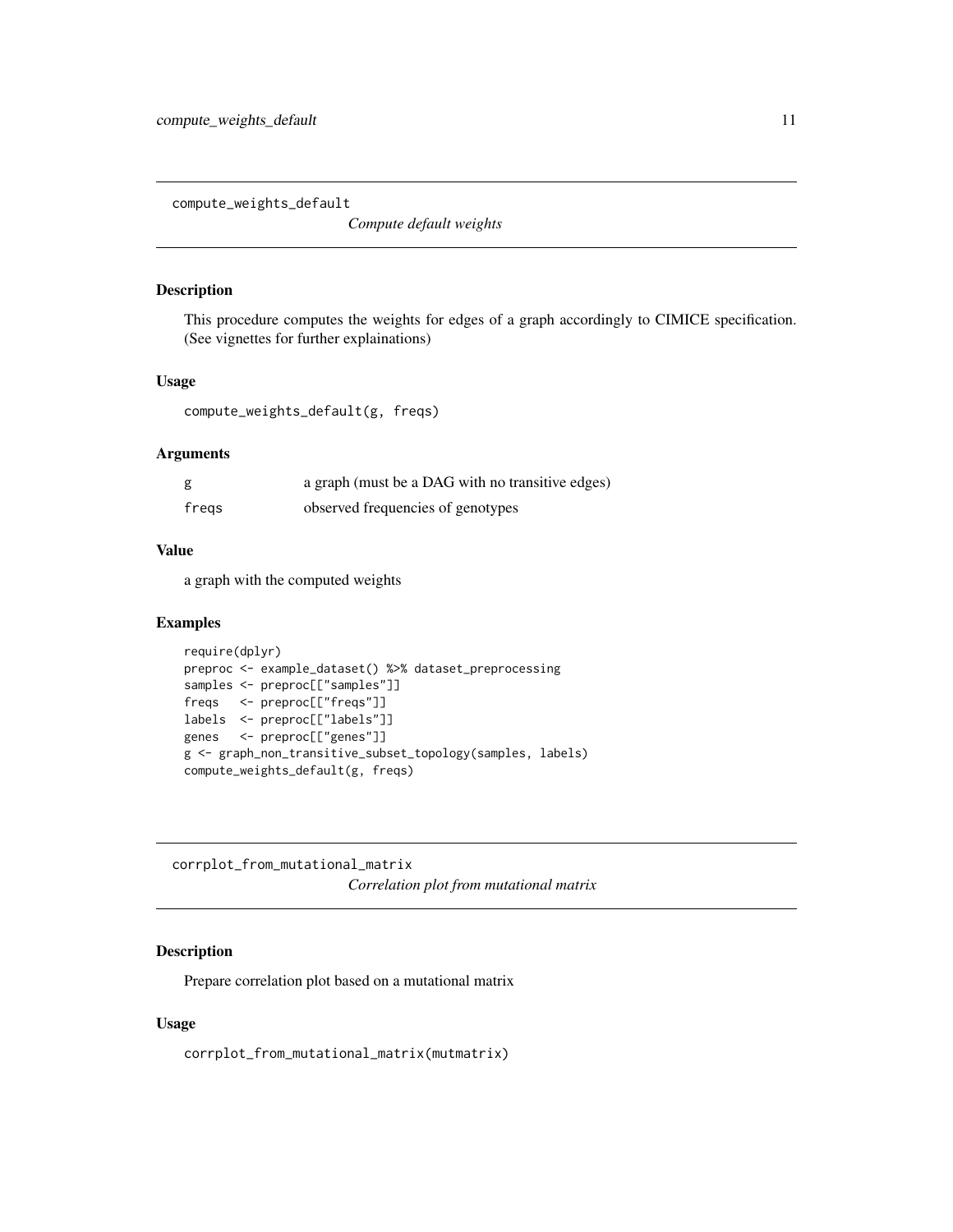### Arguments

mutmatrix input dataset

### Value

the computed correlation plot

### Examples

corrplot\_from\_mutational\_matrix(example\_dataset())

corrplot\_genes *Gene based correlation plot*

### Description

Prepare a correlation plot computed from genes' perspective using a mutational matrix

#### Usage

corrplot\_genes(mutmatrix)

### Arguments

mutmatrix input dataset (mutational matrix)

### Value

the computed correlation plot

### Examples

corrplot\_genes(example\_dataset())

<span id="page-11-0"></span>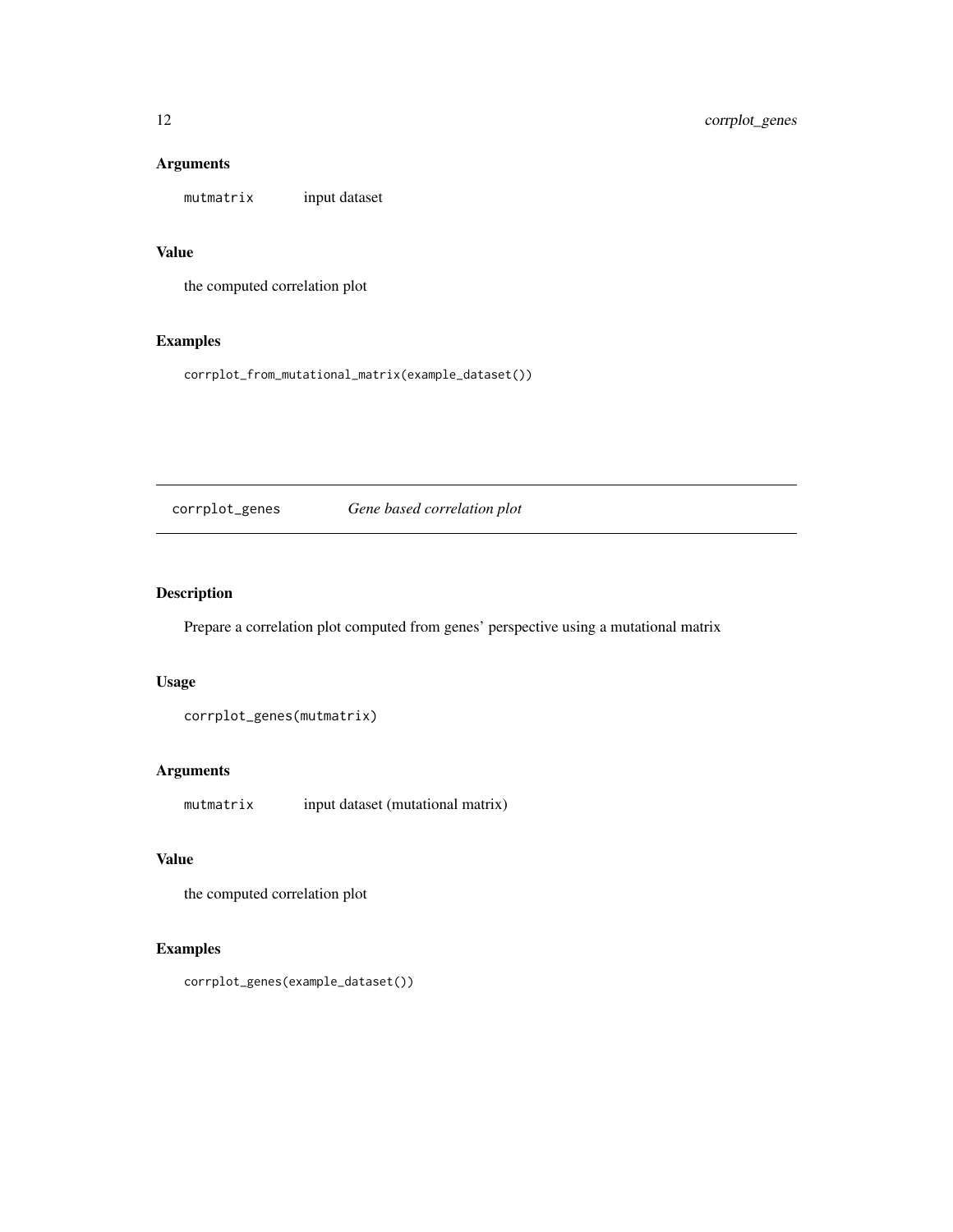<span id="page-12-0"></span>corrplot\_samples *Sample based correlation plot*

#### Description

Prepare a correlation plot computed from samples' perspective using a mutational matrix

#### Usage

```
corrplot_samples(mutmatrix)
```
### Arguments

mutmatrix input dataset (mutational matrix)

### Value

the computed correlation plot

#### Examples

corrplot\_samples(example\_dataset())

dataset\_preprocessing *Run CIMICE preprocessing*

### Description

executes the preprocessing steps of CIMICE

#### Usage

dataset\_preprocessing(dataset)

#### Arguments

dataset a mutational matrix as a (sparse) matrix

### Details

Preprocessing steps:

- 1) dataset is compacted
- 2) genotype frequencies are computed
- 3) labels are prepared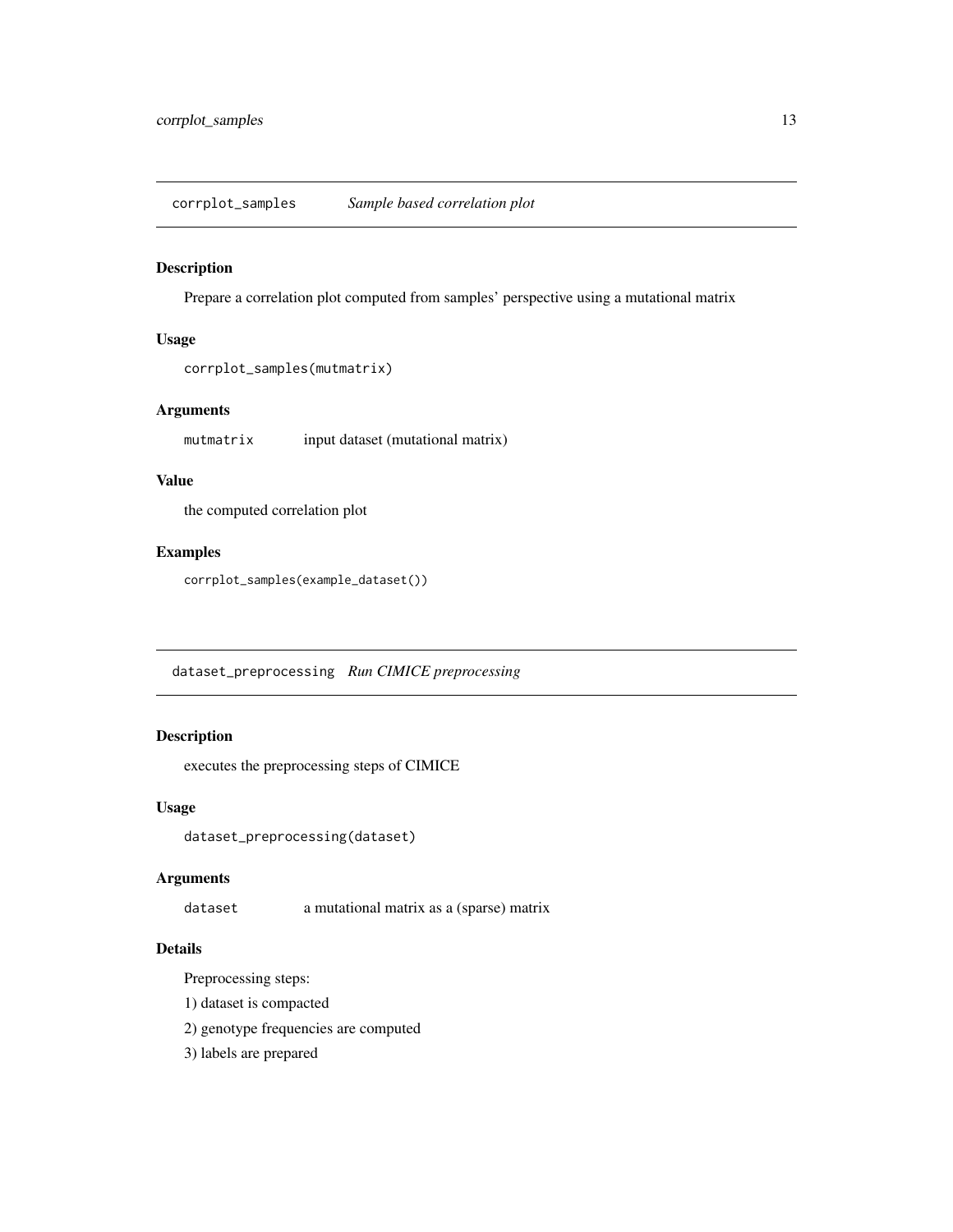#### Value

a list containing the mutational matrix ("samples"), the mutational frequencies of the genotypes ("freqs"), the node labels ("labels") and finally the gene names ("genes")

### Examples

```
require(dplyr)
example_dataset() %>% dataset_preprocessing
```
dataset\_preprocessing\_population

*Run CIMICE preprocessing for poulation format dataset*

### Description

executes the preprocessing steps of CIMICE

#### Usage

dataset\_preprocessing\_population(compactedDataset)

#### Arguments

compactedDataset

a list (matrix: a mutational matrix, counts: number of samples with given genotype). "counts" is normalized automatically.

#### Details

Preprocessing steps:

1) genotype frequencies are computed

2) labels are prepared

#### Value

a list containing the mutational matrix ("samples"), the mutational frequencies of the genotypes ("freqs"), the node labels ("labels") and finally the gene names ("genes")

```
require(dplyr)
example_dataset_withFreqs() %>% dataset_preprocessing_population
```
<span id="page-13-0"></span>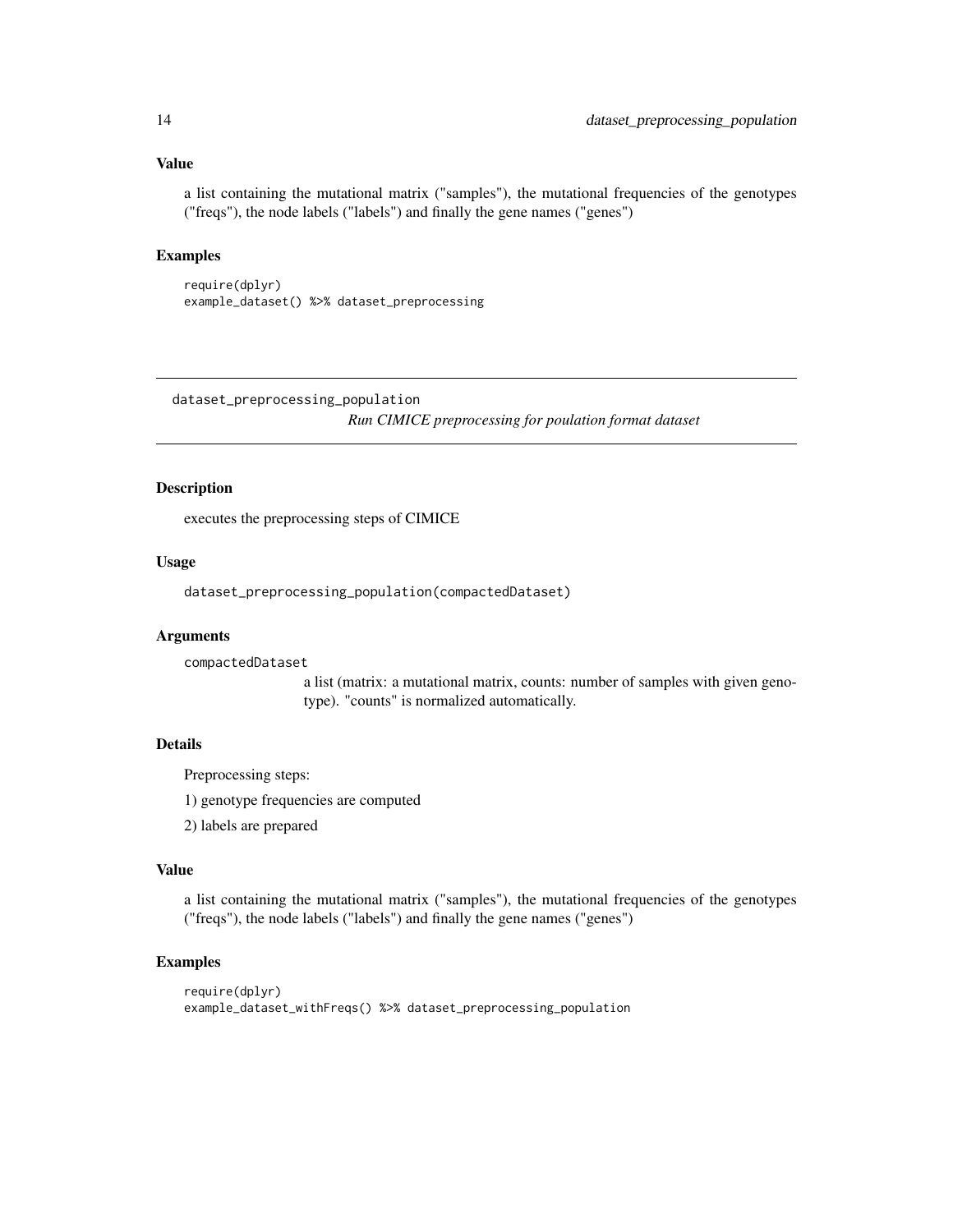<span id="page-14-0"></span>

### Description

Draws the output graph using ggplot

### Usage

 $draw_ggraph(out, digits = 4, ...)$ 

### Arguments

| out      | the output object of CIMICE (es, from quick run) |
|----------|--------------------------------------------------|
| digits   | precision for edges' weights                     |
| $\cdots$ | other arguments for format_labels                |

#### Value

ggraph object representing g as described

### Examples

draw\_ggraph(quick\_run(example\_dataset()))

draw\_networkD3 *NetworkD3 graph output*

### Description

Draws the output graph using networkD3

### Usage

draw\_networkD3(out, ...)

### Arguments

| out                     | the output object of CIMICE (es, from quick run) |
|-------------------------|--------------------------------------------------|
| $\cdot$ $\cdot$ $\cdot$ | other arguments for format labels                |

### Value

networkD3 object representing g as described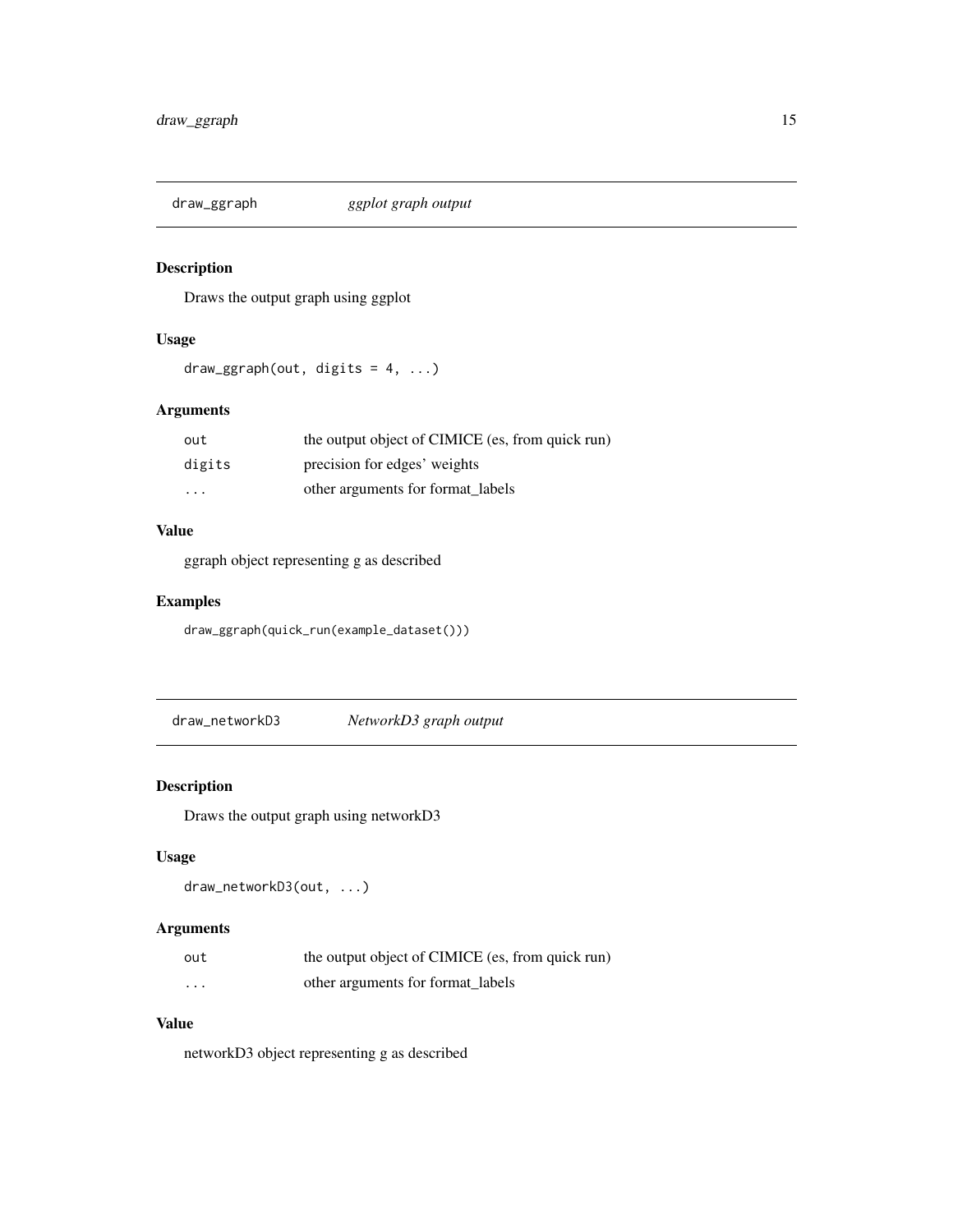draw\_networkD3(quick\_run(example\_dataset()))

draw\_visNetwork *VisNetwork graph output (default)*

#### Description

Draws the output graph using VisNetwork

#### Usage

draw\_visNetwork(out, ...)

### Arguments

| out      | the output object of CIMICE (es, from quick run) |
|----------|--------------------------------------------------|
| $\cdots$ | other arguments for format labels                |

### Value

visNetwork object representing g as described

#### Examples

draw\_visNetwork(quick\_run(example\_dataset()))

example\_dataset *Creates a simple example dataset*

### Description

Creates a simple example dataset

#### Usage

example\_dataset()

### Value

a simple mutational matrix

### Examples

example\_dataset()

<span id="page-15-0"></span>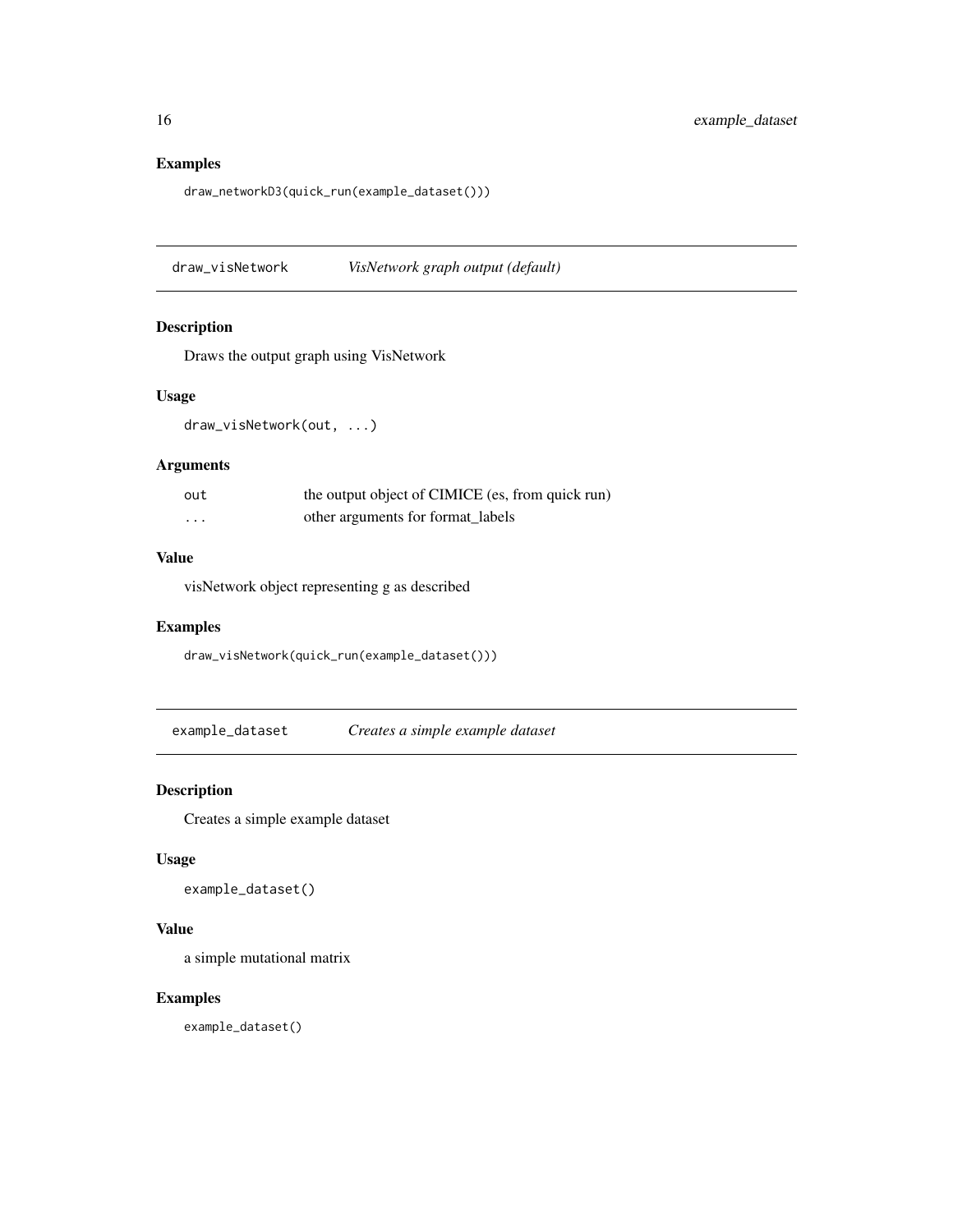<span id="page-16-0"></span>example\_dataset\_withFreqs

*Creates a simple example dataset with frequency column*

### Description

Creates a simple example dataset with frequency column

#### Usage

example\_dataset\_withFreqs()

#### Value

a simple mutational matrix

#### Examples

example\_dataset\_withFreqs()

finalize\_generator *Finalize generator normalizing edge weights*

#### Description

Checks if a generator can be normalized so that it actually is a Markov Chain

#### Usage

```
finalize_generator(generator)
```
#### Arguments

generator a generator

#### Value

A generator with edge weights that respect DTMC definition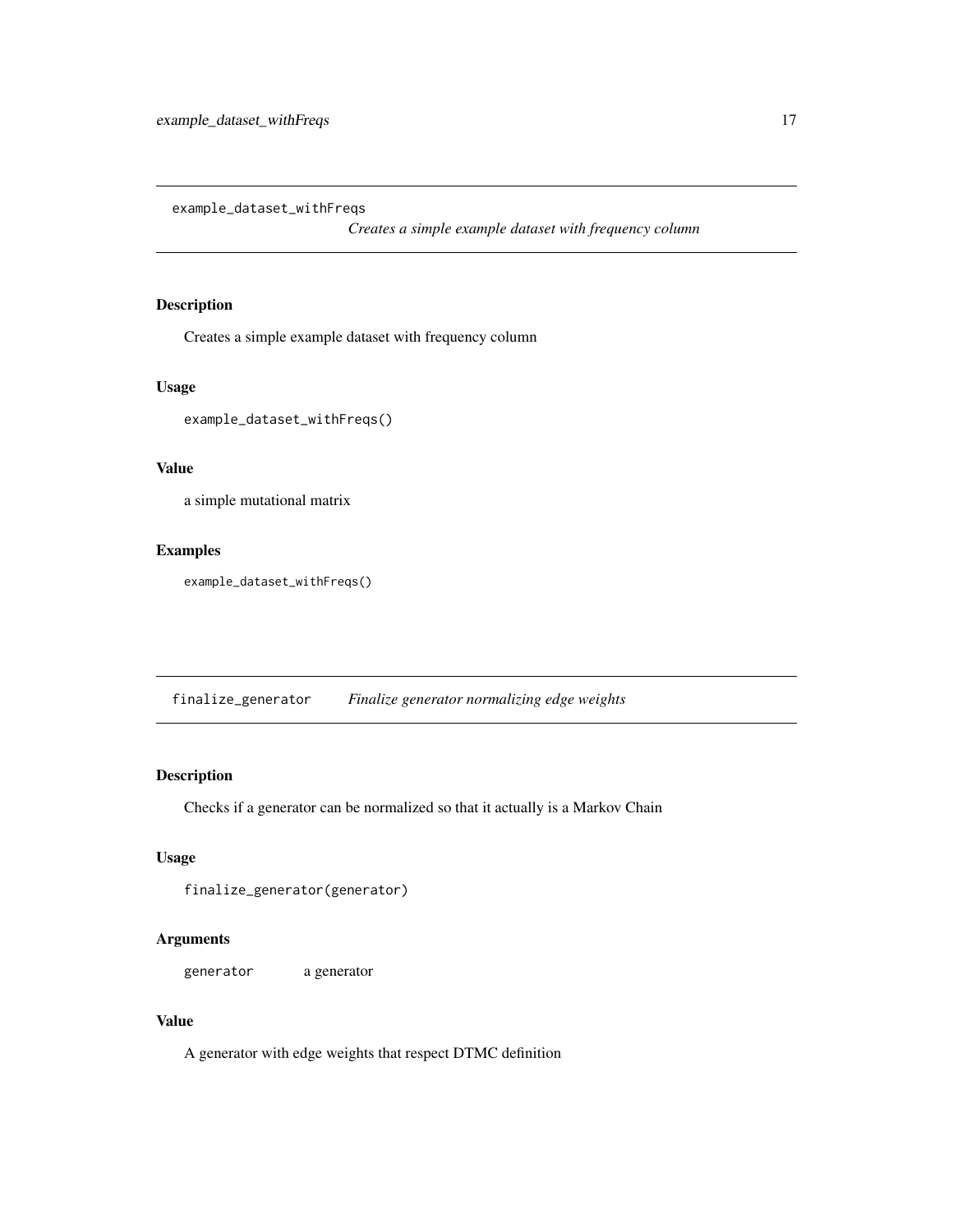```
require(dplyr)
```

```
example_dataset() %>%
make_generator_stub() %>%
set_generator_edges(
  list(
    "D", "A, D", 1 ,
    "A", "A, D", 1 ,
    "A, D", "A, C, D", 1 ,
    "A, D", "A, B, D", 1 ,
    "Clonal", "D", 1 ,
    "Clonal", "A", 1 ,
    "D", "D", 1 ,
    "A", "A", 1 ,
    "A, D", "A, D", 1 ,
    "A, C, D", "A, C, D", 1 ,
    "A, B, D", "A, B, D", 1 ,
    "Clonal", "Clonal", 1
 )) %>%
 finalize_generator
```
fix\_clonal\_genotype *Manage Clonal genotype in data*

#### Description

Fix the absence of the clonal genotype in the data (if needed)

#### Usage

```
fix_clonal_genotype(samples, freqs, labels, matching_samples)
```
#### Arguments

| samples          | input dataset (mutational matrix) as matrix |  |
|------------------|---------------------------------------------|--|
| fregs            | genotype frequencies (in the rows' order)   |  |
| labels           | list of gene names (in the columns' order)  |  |
| matching_samples |                                             |  |
|                  | list of sample names matching each genotype |  |

#### Value

a named list containing the fixed "samples", "freqs" and "labels"

<span id="page-17-0"></span>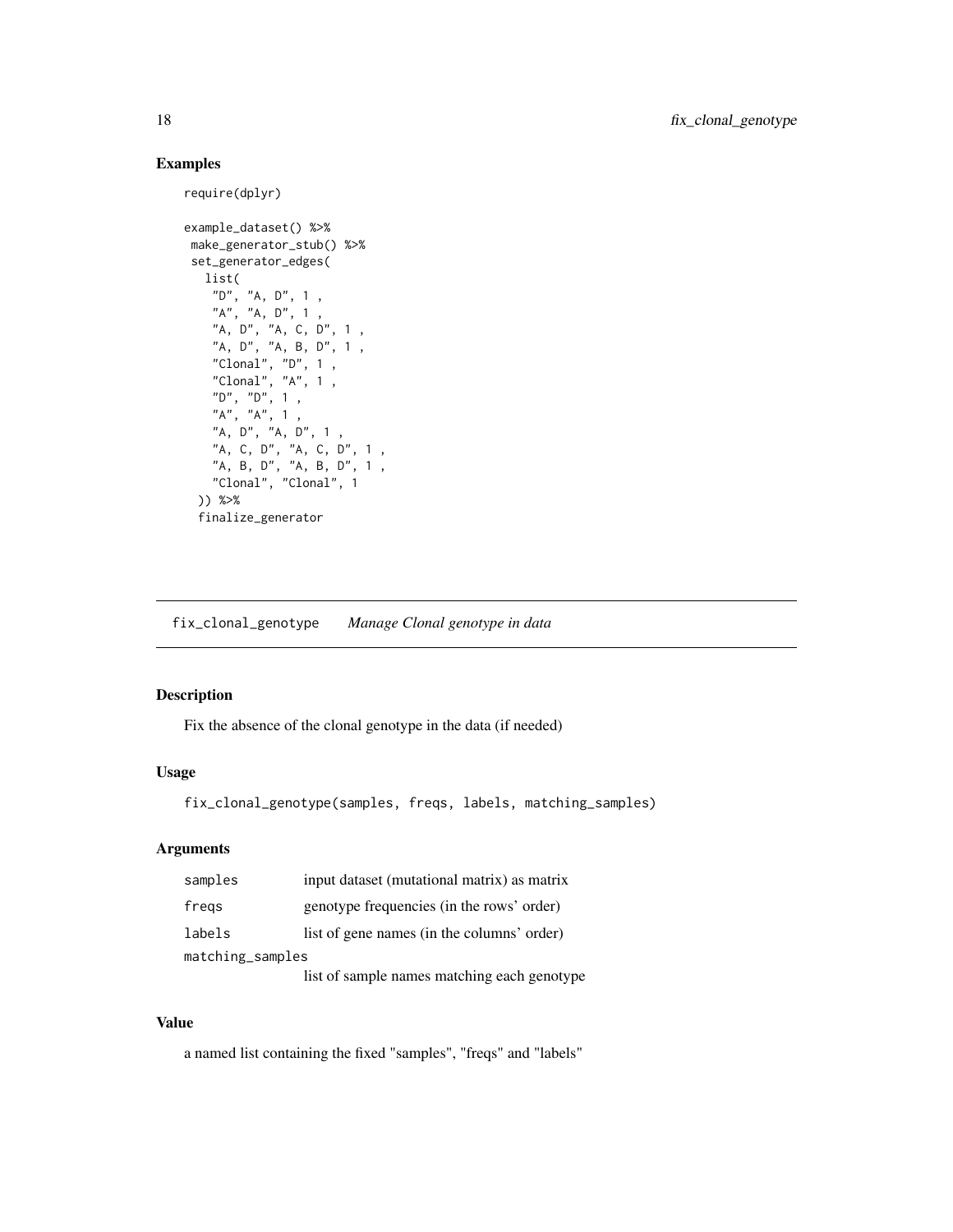### <span id="page-18-0"></span>format\_labels 19

require(dplyr)

#### Examples

```
# compact
compactedDataset <- compact_dataset(example_dataset())
samples <- compactedDataset$matrix
# save genes' names
genes <- colnames(compactedDataset$matrix)
# keep the information on frequencies for further analysis
freqs <- compactedDataset$counts/sum(compactedDataset$counts)
# prepare node labels listing the mutated genes for each node
labels <- prepare_labels(samples, genes)
if( is.null(compactedDataset$row_names) ){
  compactedDataset$row_names <- rownames(compactedDataset$matrix)
}
matching_samples <- compactedDataset$row_names
# matching_samples
matching_samples
# fix Colonal genotype absence, if needed
```
fix <- fix\_clonal\_genotype(samples, freqs, labels, matching\_samples)

| format_labels | Format labels for output object |  |  |
|---------------|---------------------------------|--|--|
|               |                                 |  |  |

### Description

Prepare labels based on multiple identifiers so that they do not excede a certain size (if they do, a simple number is used)

#### Usage

```
format_labels(labels, max_col = 3, max_row = 3)
```
#### Arguments

| labels  | a charachter vector of the labels to manage               |
|---------|-----------------------------------------------------------|
| max col | maximum number of identifiers in a single row for a label |
| max row | maximum number of rows of identifiers in a label          |

#### Value

the updated labels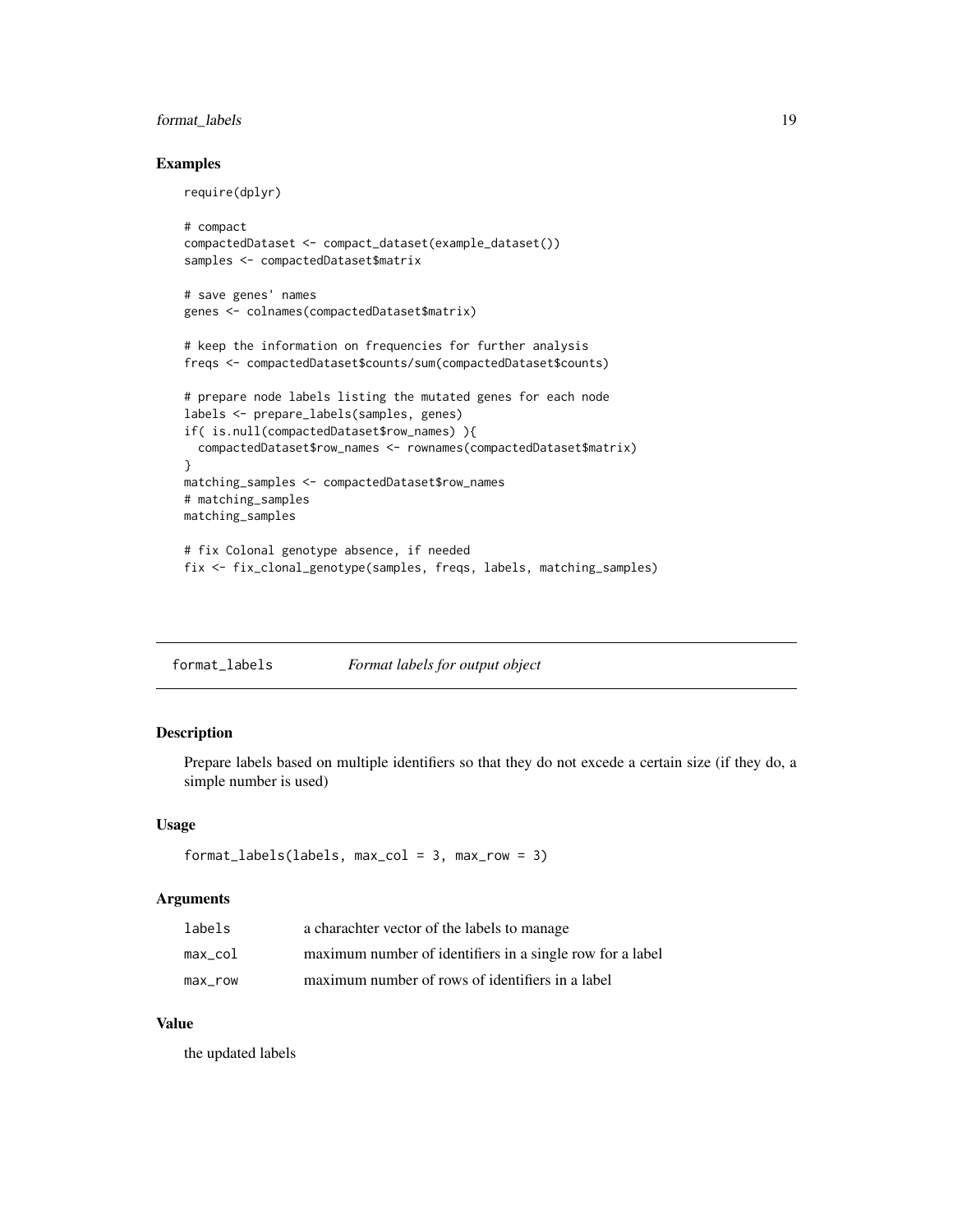```
format_labels(c("A, B", "C, D, E"))
```
gene\_mutations\_hist *Histogram of genes' frequencies*

### Description

Create the histogram of the genes' mutational frequencies

#### Usage

```
gene_mutations_hist(mutmatrix, binwidth = 1)
```
### Arguments

| mutmatrix | input dataset (mutational matrix)                   |
|-----------|-----------------------------------------------------|
| binwidth  | binwidth parameter for the histogram (as in ggplot) |

### Value

the newly created histogram

### Examples

```
gene_mutations_hist(example_dataset(), binwidth = 10)
```
get\_no\_of\_children *Get number of children*

### Description

Compute number of children for each node given an adj matrix

#### Usage

get\_no\_of\_children(A, g)

### Arguments

| Adjacency matrix of the graph g |
|---------------------------------|
| a graph                         |

<span id="page-19-0"></span>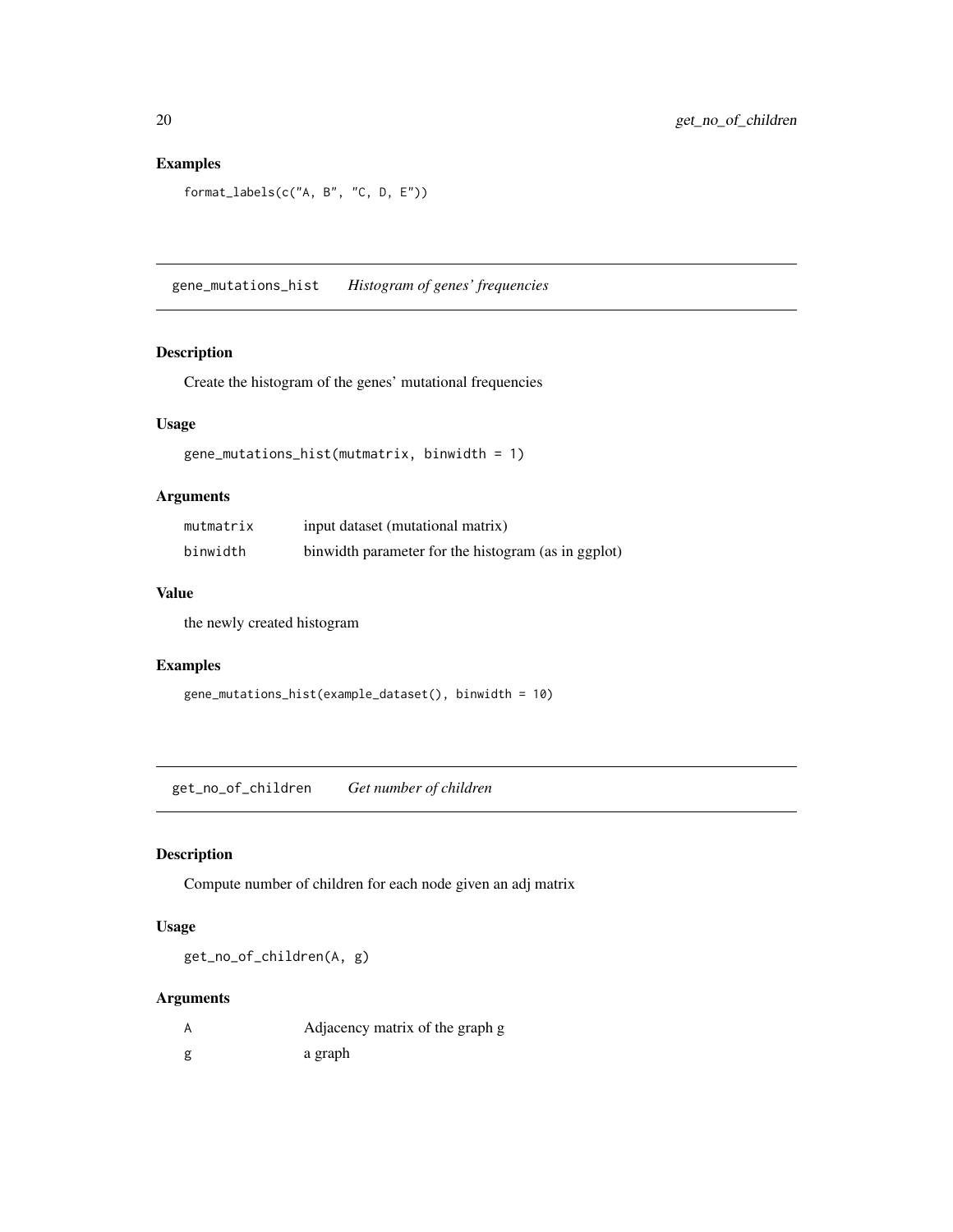#### <span id="page-20-0"></span>Value

a vector containing the number of children for each node in g

#### Examples

```
require(dplyr)
require(igraph)
preproc <- example_dataset() %>% dataset_preprocessing
samples <- preproc[["samples"]]
freqs <- preproc[["freqs"]]
labels <- preproc[["labels"]]
genes <- preproc[["genes"]]
g <- graph_non_transitive_subset_topology(samples, labels)
A \leftarrow as\_adj(g)get_no_of_children(A, g)
```
graph\_non\_transitive\_subset\_topology *Default preparation of graph topology*

#### Description

By default, CIMICE computes the relation between genotypes using the subset relation. For the following steps it is also important that the transitive edges are removed.

#### Usage

```
graph_non_transitive_subset_topology(samples, labels)
```
#### Arguments

| samples | mutational matrix |
|---------|-------------------|
| labels  | genotype labels   |

#### Value

a graph with the wanted topology

```
require(dplyr)
preproc <- example_dataset() %>% dataset_preprocessing
samples <- preproc[["samples"]]
freqs <- preproc[["freqs"]]
labels <- preproc[["labels"]]
genes <- preproc[["genes"]]
graph_non_transitive_subset_topology(samples, labels)
```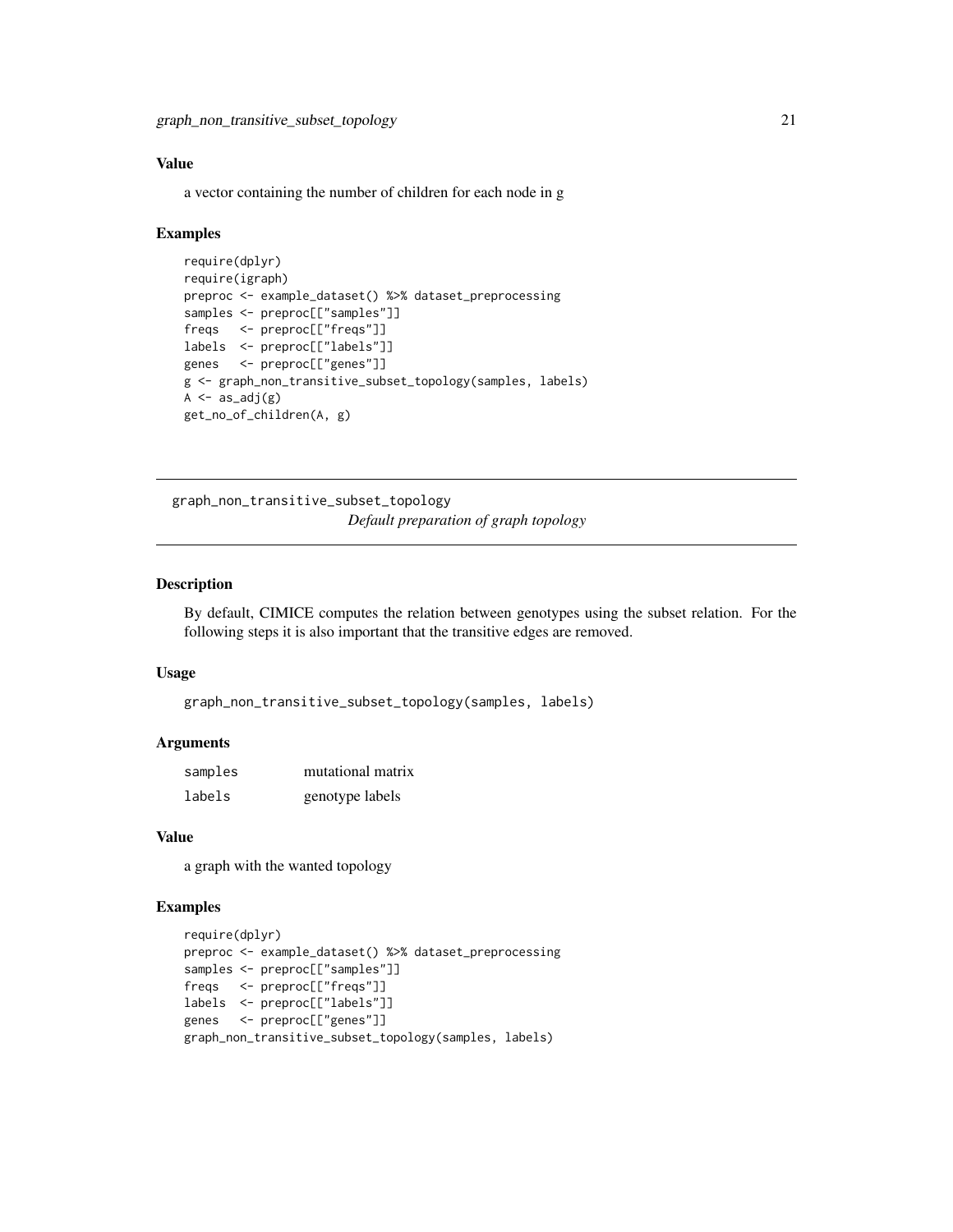<span id="page-21-0"></span>

#### Description

Initialize a dataset for "line by line" creation

#### Usage

```
make_dataset(...)
```
#### Arguments

... gene names (do not use '"', the input is automatically converted to strings)

#### Value

a mutational matrix without samples structured as (sparse) matrix

#### Examples

make\_dataset(APC,P53,KRAS)

make\_generator\_stub *Create a stub for a generator*

### Description

Create a generator topology directly from a dataset. The topology will follow the subset relation.

#### Usage

```
make_generator_stub(dataset)
```
#### Arguments

dataset A compacted CIMICE dataset

### Value

a generator, with weight  $= 0$  for all the edges

#### Examples

make\_generator\_stub(example\_dataset())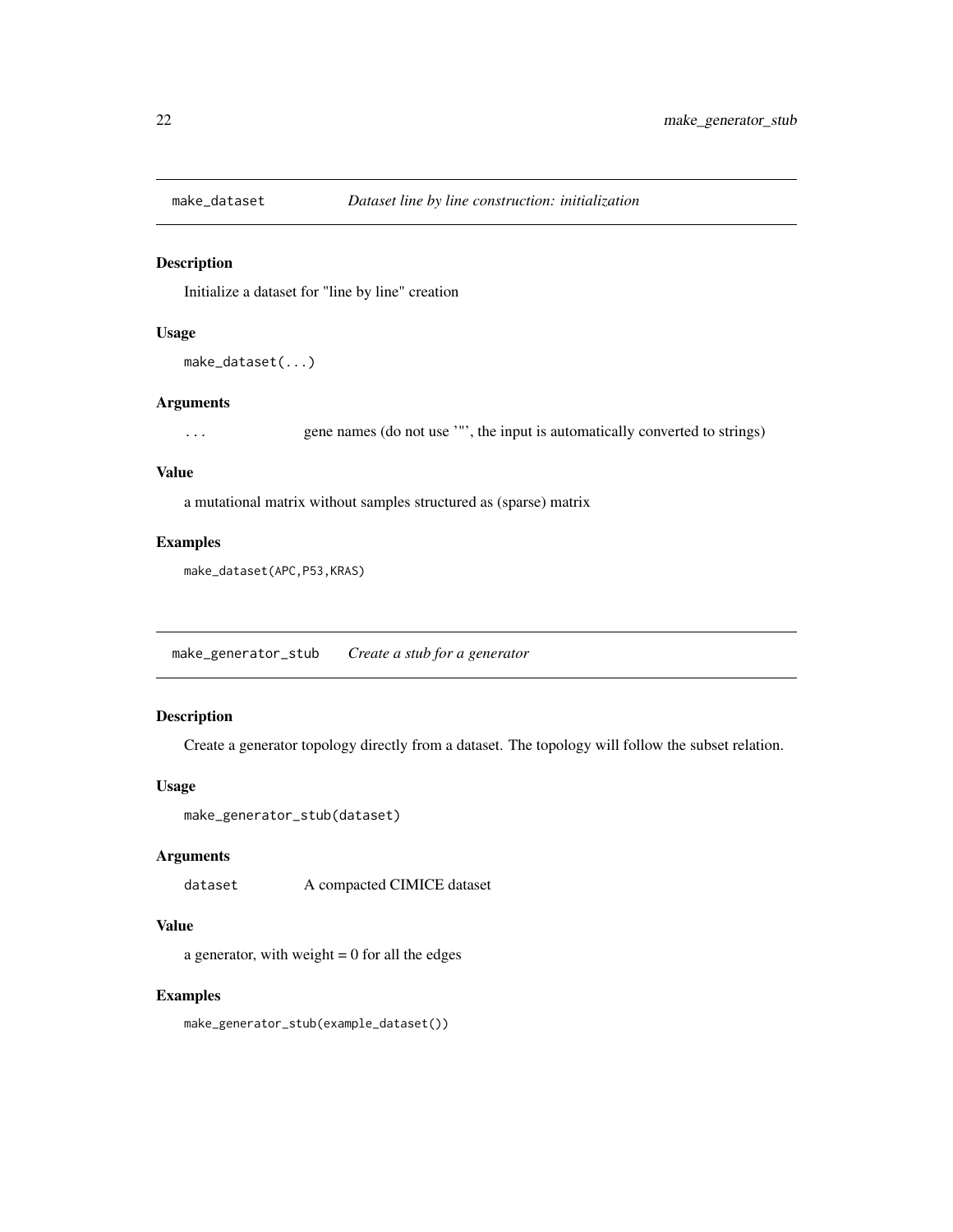<span id="page-22-0"></span>

### Description

This function helps creating labels for nodes with different information

### Usage

```
make_labels(out, mode = "samplesIDs", max_col = 3, max_row = 3)
```
### Arguments

| out        | the output object of CIMICE (es, from quick run)                                                                                         |
|------------|------------------------------------------------------------------------------------------------------------------------------------------|
| mode       | which labels to print: samplesIDs (matching samples), sequentialIDs (just a<br>sequential numer), geneIDs (genotype)                     |
| $max\_col$ | identifiers are represented in a max_col times max_row grid (if the number of<br>IDs exceeds, a the sequentialID number is used instead) |
| $max$ _row | identifiers are represented in a max col times max row grid (if the number of<br>IDs exceeds, a the sequentialID number is used instead) |

## Value

the requested labels

### Examples

make\_labels(quick\_run(example\_dataset()))

normalizeDWNW *Down weights normalization*

### Description

Normalizes Down weights so that the sum of weights of edges exiting a node is 1

#### Usage

```
normalizeDWNW(g, freqs, no.of.children, A, downWeights)
```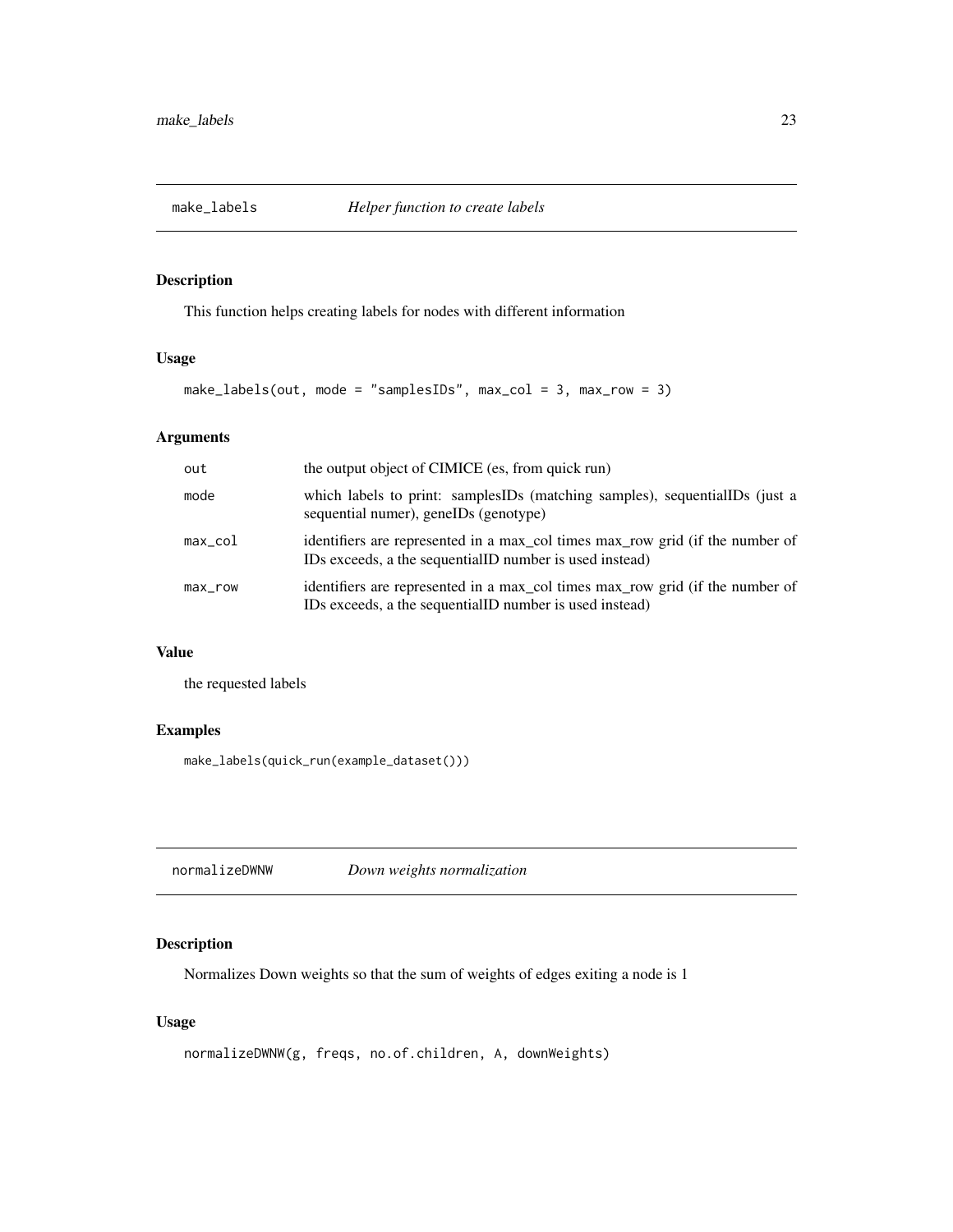#### Arguments

| g           | graph (a Directed Acyclic Graph)                |
|-------------|-------------------------------------------------|
| fregs       | observed genotype frequencies                   |
|             | no.of.children number of children for each node |
| A           | adjacency matrix of G                           |
| downWeights | Down weights as computed by computeDWNW         |

#### Value

a vector containing the normalized Down weights for each edge

#### Examples

```
require(dplyr)
require(igraph)
preproc <- example_dataset() %>% dataset_preprocessing
samples <- preproc[["samples"]]
freqs <- preproc[["freqs"]]
labels <- preproc[["labels"]]
genes <- preproc[["genes"]]
g <- graph_non_transitive_subset_topology(samples, labels)
# prepare adj matrix
A \leftarrow as.matrix(as_adj(g))# pre-compute exiting edges from each node
no.of.children <- get_no_of_children(A,g)
upWeights <- computeUPW(g, freqs, no.of.children, A)
normUpWeights <- normalizeUPW(g, freqs, no.of.children, A, upWeights)
downWeights <- computeDWNW(g, freqs, no.of.children, A, normUpWeights)
normalizeUPW(g, freqs, no.of.children, A, downWeights)
```
normalizeUPW *Up weights normalization*

#### Description

Normalizes up weights so that the sum of weights of edges entering in a node is 1

#### Usage

```
normalizeUPW(g, freqs, no.of.children, A, upWeights)
```
#### Arguments

| g         | graph (a Directed Acyclic Graph)                 |
|-----------|--------------------------------------------------|
| fregs     | observed genotype frequencies                    |
|           | no. of children number of children for each node |
| A         | adjacency matrix of G                            |
| upWeights | Up weights as computed by computeUPW             |

<span id="page-23-0"></span>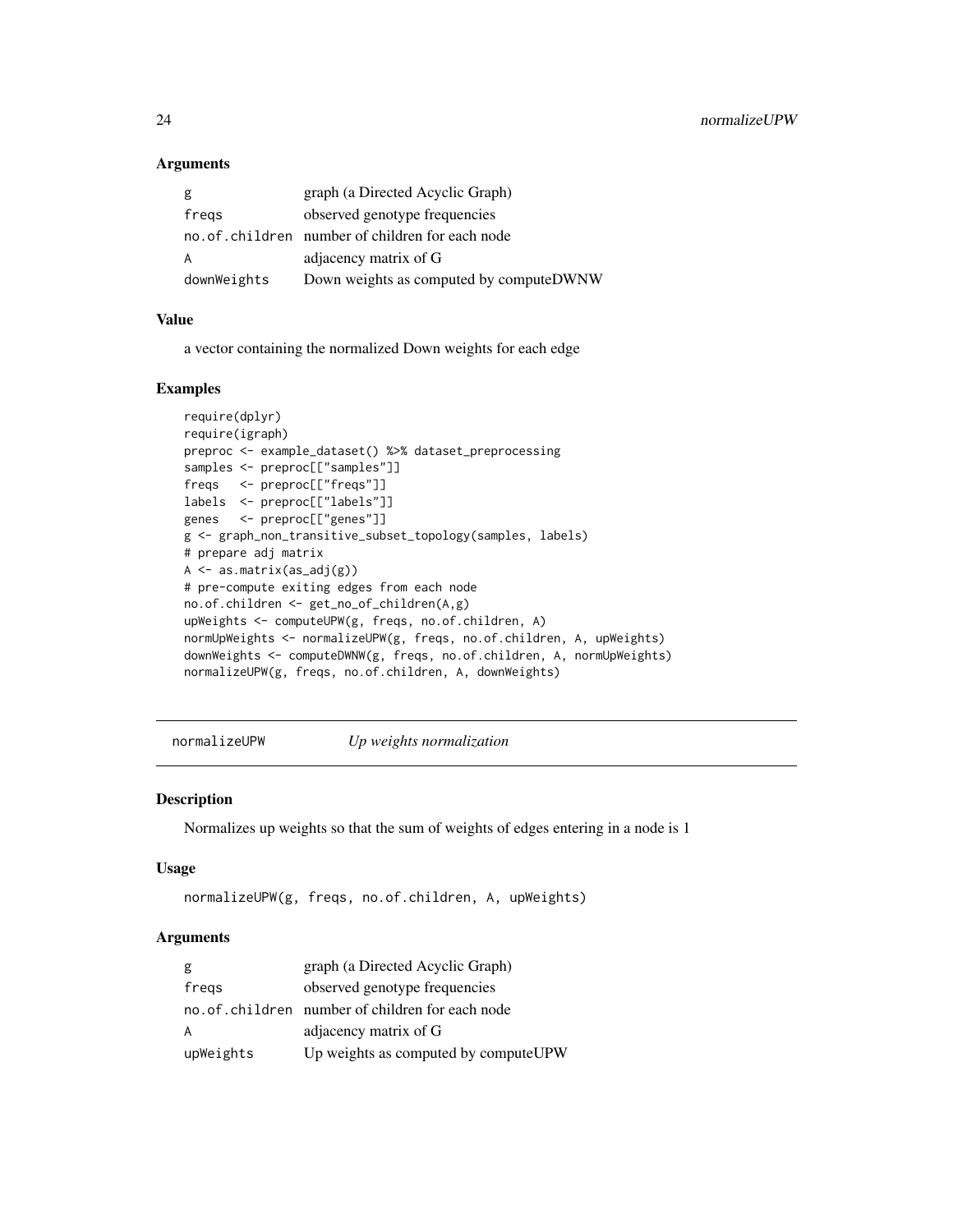### <span id="page-24-0"></span>perturb\_dataset 25

#### Value

a vector containing the normalized Up weights for each edge

#### Examples

```
require(dplyr)
require(igraph)
preproc <- example_dataset() %>% dataset_preprocessing
samples <- preproc[["samples"]]
freqs <- preproc[["freqs"]]
labels <- preproc[["labels"]]
genes <- preproc[["genes"]]
g <- graph_non_transitive_subset_topology(samples, labels)
# prepare adj matrix
A \leftarrow as.matrix(as_adj(g))# pre-compute exiting edges from each node
no.of.children <- get_no_of_children(A,g)
upWeights <- computeUPW(g, freqs, no.of.children, A)
normalizeUPW(g, freqs, no.of.children, A, upWeights)
```
perturb\_dataset *Perturbate a boolean matrix*

#### Description

Given a boolean matrix, randomly add False Positives (FP), False Negatives (FN) and Missing data following user defined rates. In the final matrix, missing data is represented by the value 3.

#### Usage

```
perturb_dataset(dataset, FP_rate = 0, FN_rate = 0, MIS_rate = 0)
```
#### Arguments

| dataset  | a matrix/sparse matrix |
|----------|------------------------|
| FP_rate  | False Positive rate    |
| FN rate  | False Negative rate    |
| MIS rate | Missing Data rate      |

### Details

Note that CIMICE does not support dataset with missing data natively, so using  $MIS$ <sub>rate</sub> != 0 will then require some pre-processing.

### Value

the new, perturbed, matrix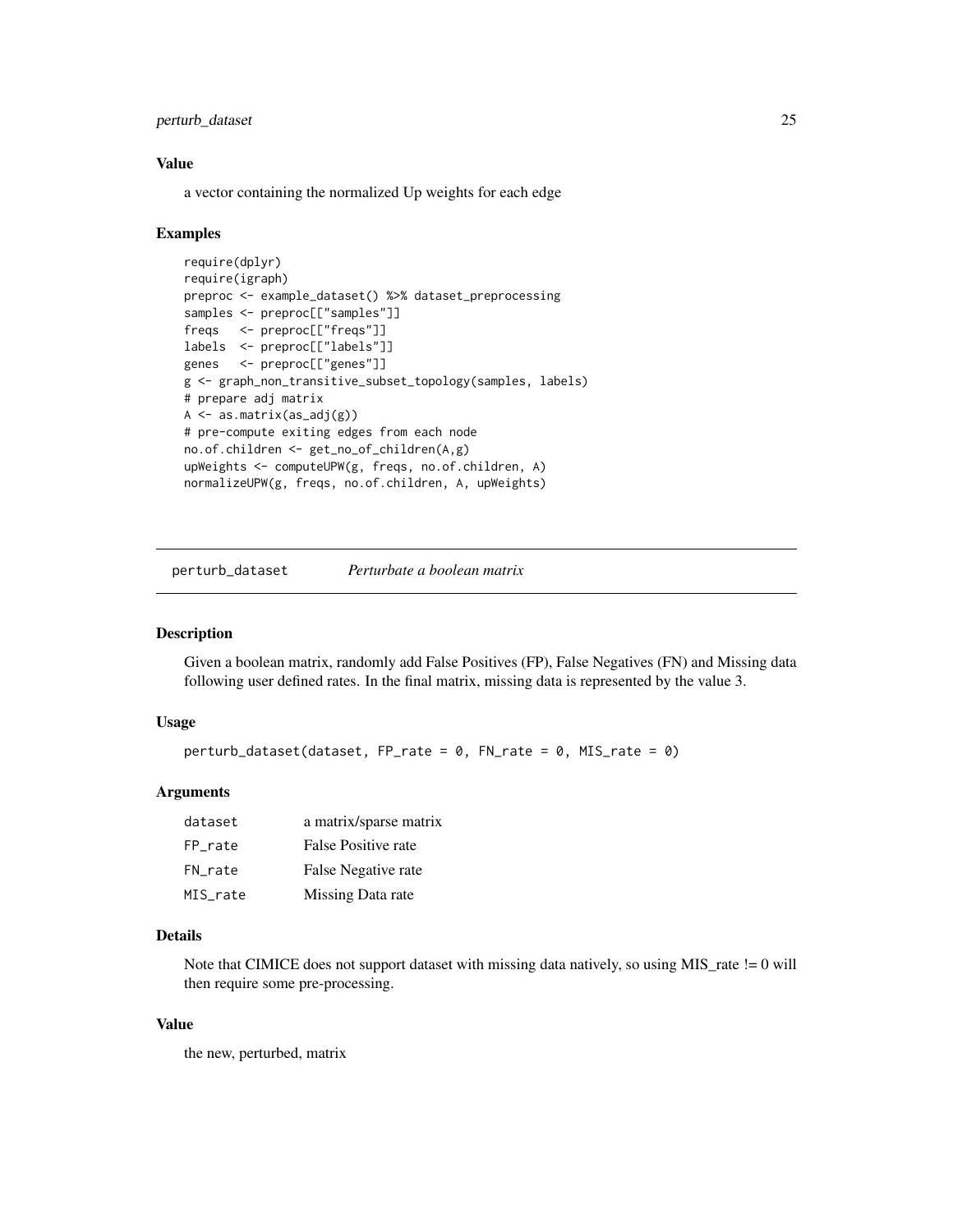```
require(dplyr)
example_dataset() %>%
  make_generator_stub() %>%
  set_generator_edges(
   list(
      "D", "A, D", 1 ,
      "A", "A, D", 1 ,
      "A, D", "A, C, D", 1 ,
      "A, D", "A, B, D", 1,
      "Clonal", "D", 1 ,
      "Clonal", "A", 1 ,
      "D", "D", 1 ,
      "A", "A", 1 ,
      "A, D", "A, D", 1 ,
      "A, C, D", "A, C, D", 1 ,
      "A, B, D", "A, B, D", 1 ,
      "Clonal", "Clonal", 1
  )) %>%
  finalize_generator %>%
  simulate_generator(3, 10) %>%
  perturb_dataset(FP_rate = 0.01, FN_rate = 0.1, MIS_rate = 0.12)
```
plot\_generator *Plot a generator*

### Description

Simple ggraph interface to draw a generator

#### Usage

```
plot_generator(generator)
```
#### Arguments

generator a generator

### Value

a basic plot of this generator

<span id="page-25-0"></span>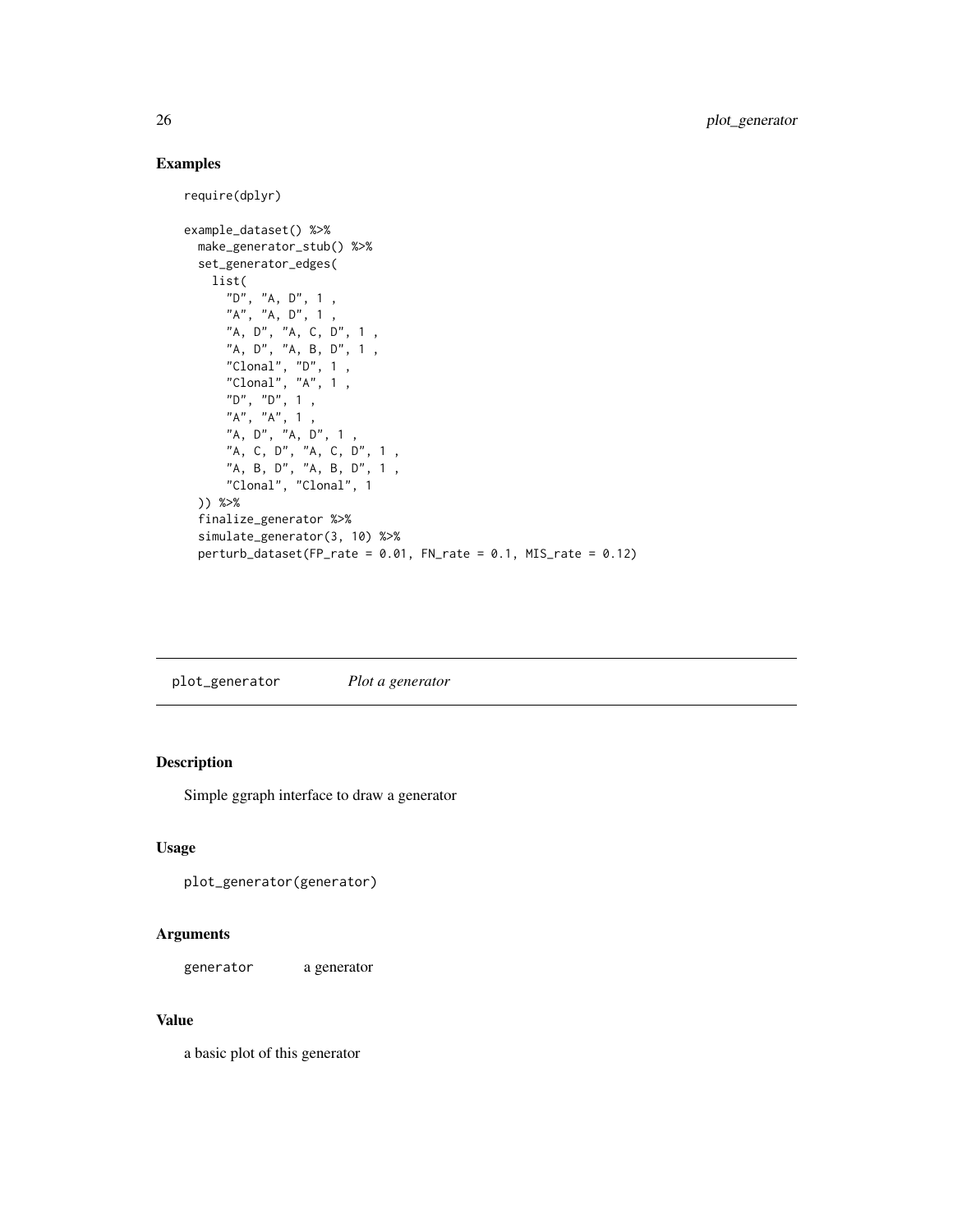<span id="page-26-0"></span>require(dplyr)

```
example_dataset() %>%
make_generator_stub() %>%
set_generator_edges(
  list(
    "D", "A, D", 1 ,
    "A", "A, D", 1 ,
    "A, D", "A, C, D", 1 ,
    "A, D", "A, B, D", 1 ,
    "Clonal", "D", 1","Clonal", "A", 1 ,
    "D", "D", 1 ,
    "A", "A", 1 ,
    "A, D", "A, D", 1 ,
    "A, C, D", "A, C, D", 1 ,
    "A, B, D", "A, B, D", 1 ,
    "Clonal", "Clonal", 1
 )) %>%
 finalize_generator %>%
 plot_generator
```
prepare\_generator\_edge\_set\_command

*Prepare a command to add edge weights to a generator*

### Description

Prints a string in the form of the command that sets weights for all the edges of this generator.

#### Usage

```
prepare_generator_edge_set_command(generator, by = "labels")
```
### Arguments

| generator | a generator                                                                                      |
|-----------|--------------------------------------------------------------------------------------------------|
| bv        | "labels" or "samples" to use gene labels or sample labels as references for edge<br>identifiers. |

#### Value

NULL (the string with the function calls is printed on the stdout)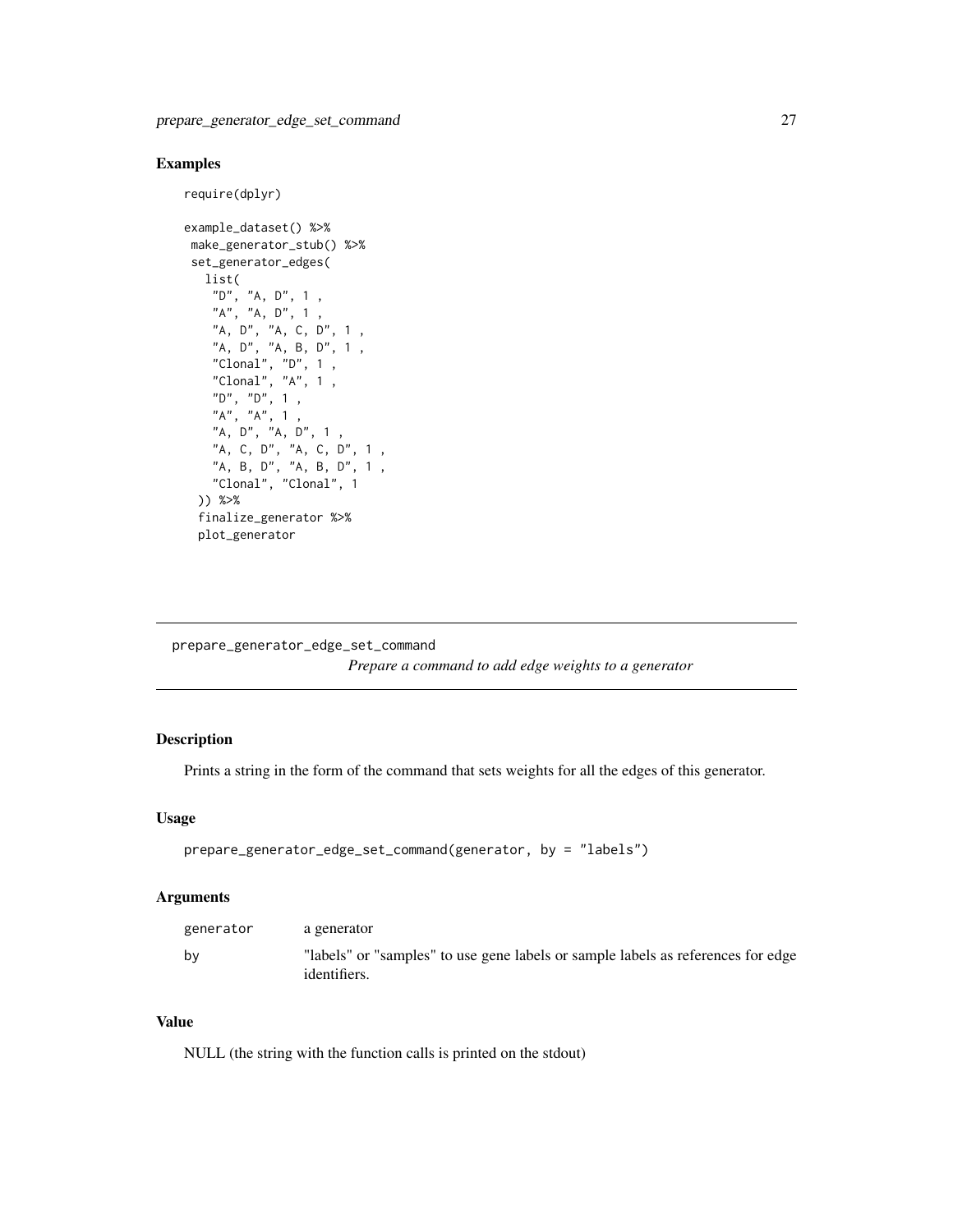```
require(dplyr)
example_dataset() %>%
  make_generator_stub() %>%
  prepare_generator_edge_set_command()
```
prepare\_labels *Prepare node labels based on genotypes*

#### Description

Prepare node labels so that each node is labelled with a comma separated list of the alterated genes representing its associated genotype.

### Usage

prepare\_labels(samples, genes)

### Arguments

| samples | input dataset (mutational matrix) as matrix |
|---------|---------------------------------------------|
| genes   | list of gene names (in the columns' order)  |

#### Details

Note that after this procedure the user is expected also to run fix\_clonal\_genotype to also add the clonal genortype to the mutational matrix if it is not present.

#### Value

the computed edge list

### Examples

require(dplyr)

```
# compact
compactedDataset <- compact_dataset(example_dataset())
samples <- compactedDataset$matrix
```

```
# save genes' names
genes <- colnames(compactedDataset$matrix)
```

```
# keep the information on frequencies for further analysis
freqs <- compactedDataset$counts/sum(compactedDataset$counts)
```

```
# prepare node labels listing the mutated genes for each node
labels <- prepare_labels(samples, genes)
```
<span id="page-27-0"></span>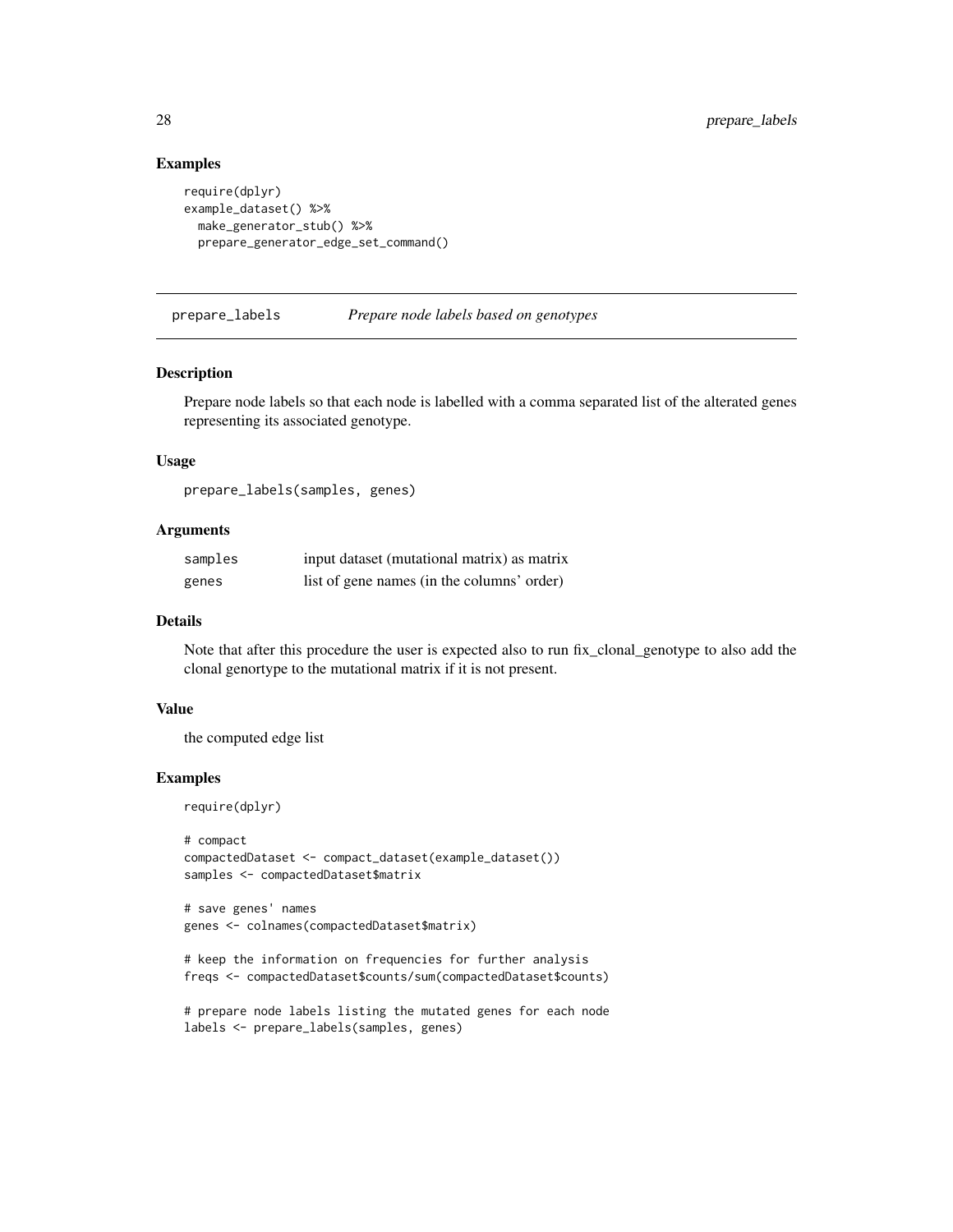<span id="page-28-0"></span>

#### Description

This function executes CIMICE analysis on a dataset using default settings.

#### Usage

```
quick_run(dataset, mode = "CAPRI")
```
### Arguments

| dataset | a mutational matrix as a (sparse) matrix                              |
|---------|-----------------------------------------------------------------------|
| mode    | indicates the used input format. Must be either "CAPRI" or "CAPRIpop" |

#### Value

a list object representing the graph computed by CIMICE with the structure 'list(topology =  $g$ , weights = W, labels = labels, freqs=freqs) $\cdot$ 

#### Examples

quick\_run(example\_dataset())

read *Read a "CAPRI" file*

### Description

Read a "CAPRI" formatted file, as read\_CAPRI

### Usage

read(filepath)

### Arguments

filepath path to file

### Value

the described mutational matrix as a (sparse) matrix

```
read(system.file("extdata", "example.CAPRI", package = "CIMICE", mustWork = TRUE))
```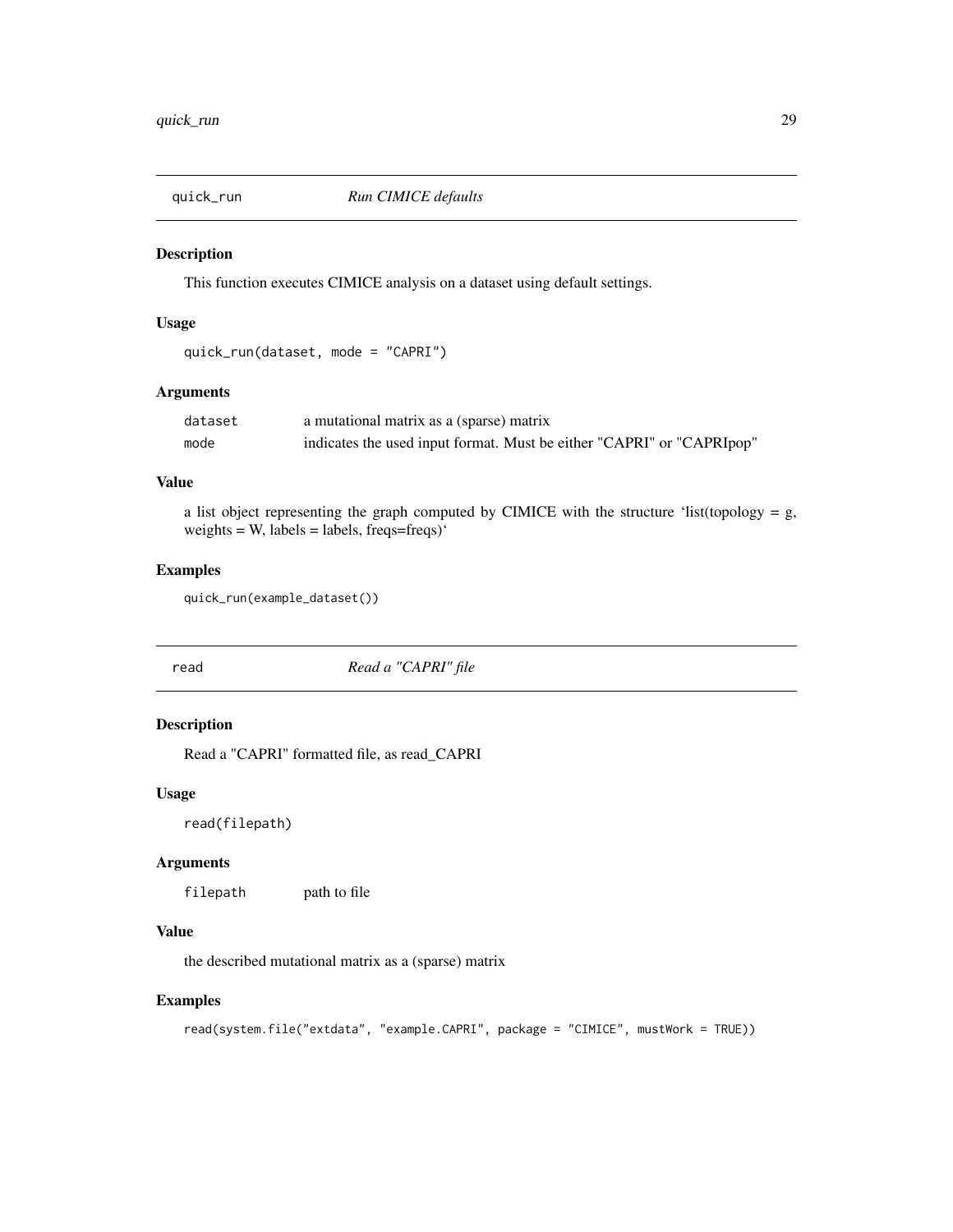<span id="page-29-0"></span>

### Description

Read a "CAPRI" formatted file from the file system

#### Usage

```
read_CAPRI(filepath)
```
#### Arguments

filepath path to file

### Value

the described mutational matrix as a (sparse) matrix

#### Examples

```
# "pathToDataset/myDataset.CAPRI"
read_CAPRI(system.file("extdata", "example.CAPRI", package = "CIMICE", mustWork = TRUE))
```
read\_CAPRIpop *Read a "CAPRIpop" file*

### Description

Read a "CAPRIpop" formatted file from the file system

#### Usage

```
read_CAPRIpop(filepath)
```
### Arguments

filepath path to file

### Value

a list containing the described mutational matrix as a (sparse) matrix and a list of the frequency of the genotypes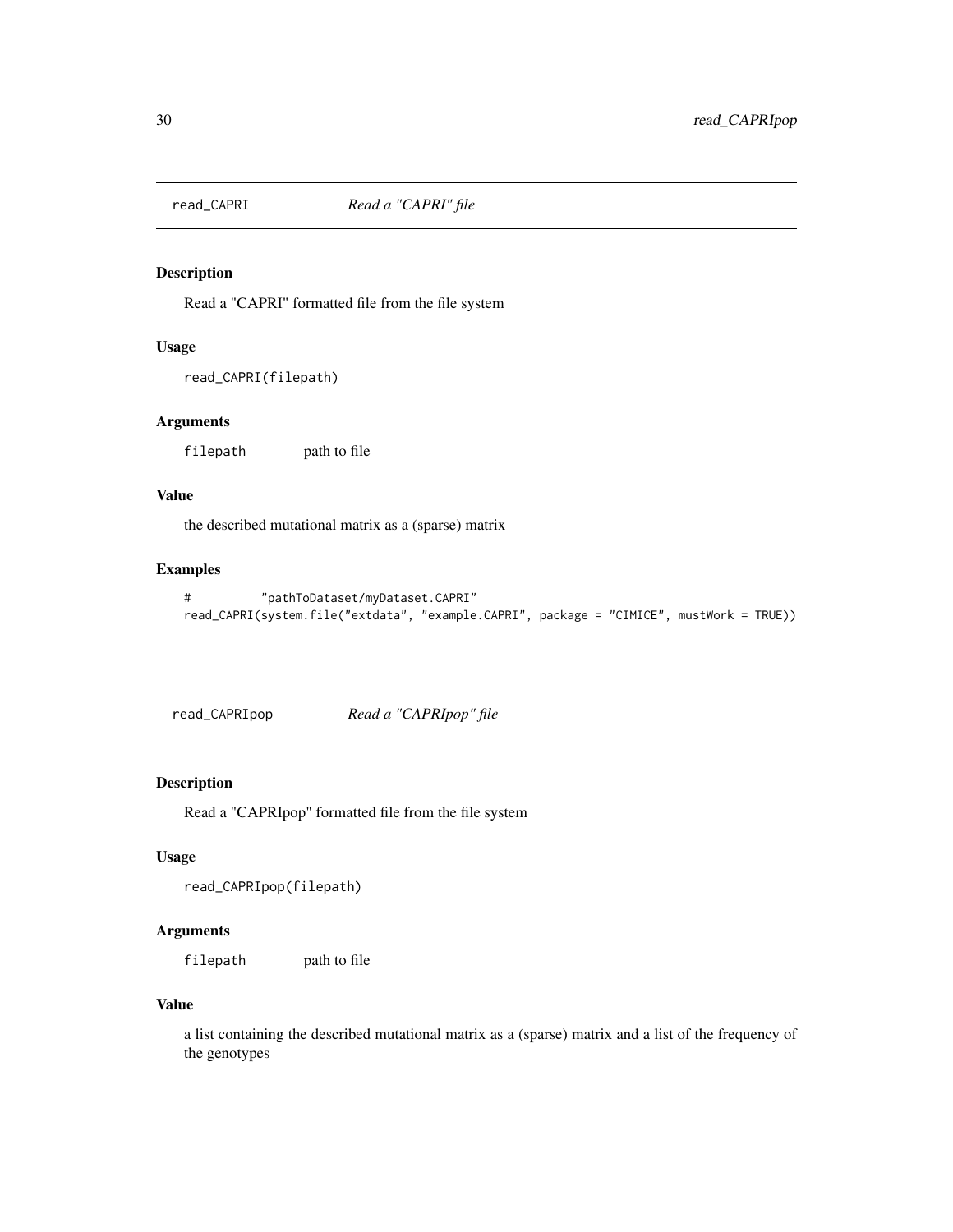```
# "pathToDataset/myDataset.CAPRI"
read_CAPRI(system.file("extdata", "example.CAPRIpop", package = "CIMICE", mustWork = TRUE))
```
read\_CAPRIpop\_string *Read "CAPRIpop" file from a string*

## Description

Read a "CAPRIpop" formatted file, from a text string

### Usage

```
read_CAPRIpop_string(txt)
```
#### Arguments

txt string in valid "CAPRIpop" format

### Value

the described mutational matrix as a (sparse) matrix

```
read_CAPRIpop_string("
s\\g A B C D freqs
S1 0 0 0 1 0.1
S2 1 0 0 0 0.1
S3 1 0 0 0 0.2
S4 1 0 0 1 0.3
S5 1 1 0 1 0.05
S6 1 1 0 1 0.1
S7 1 0 1 1 0.05
S8 1 1 0 1 0.01
")
```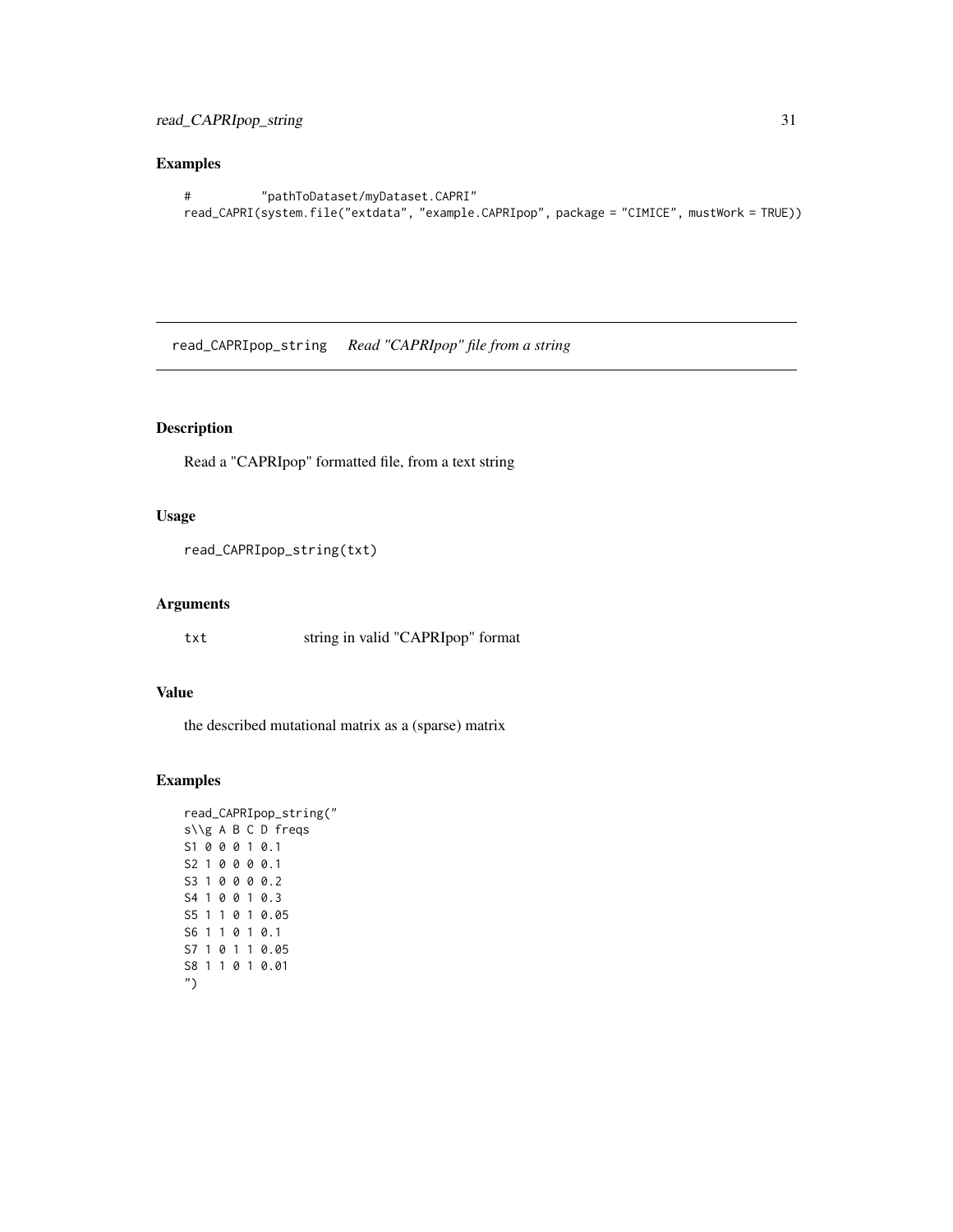<span id="page-31-0"></span>read\_CAPRI\_string *Read "CAPRI" file from a string*

### Description

Read a "CAPRI" formatted file, from a text string

#### Usage

```
read_CAPRI_string(txt)
```
#### Arguments

txt string in valid "CAPRI" format

#### Value

the described mutational matrix as a (sparse) matrix

#### Examples

```
read_CAPRI_string("
s\\g A B C D
S1 0 0 0 1
S2 1 0 0 0
S3 1 0 0 0
S4 1 0 0 1
S5 1 1 0 1
S6 1 1 0 1
S7 1 0 1 1
S8 1 1 0 1
")
```
read\_MAF *Create mutational matrix from MAF file*

#### Description

Read a MAF (Mutation Annotation Format) file and create a Mutational Matrix combining gene and sample IDs.

#### Usage

read\_MAF(path, ...)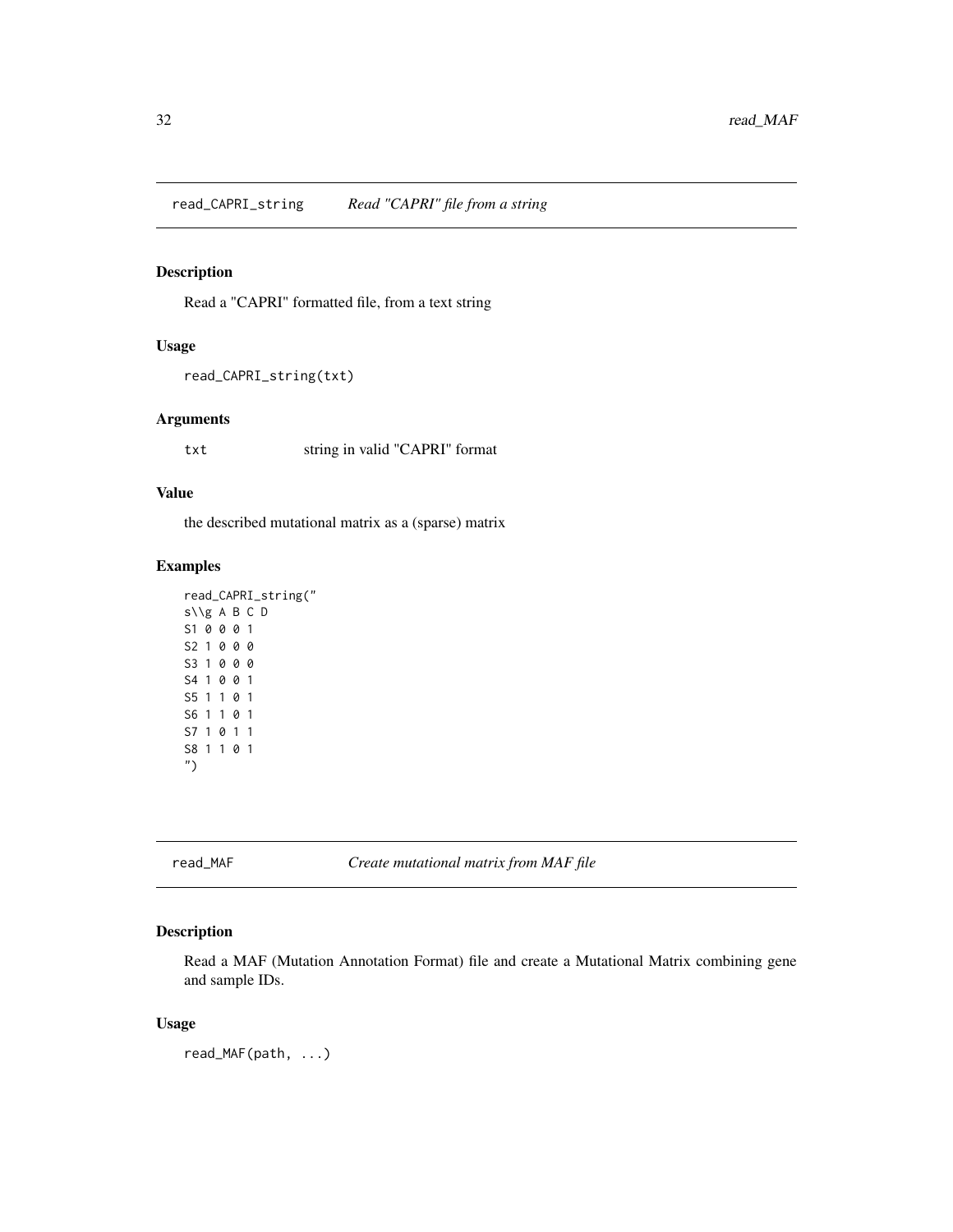### <span id="page-32-0"></span>read\_matrix 33

#### Arguments

| path     | path to MAF file                         |
|----------|------------------------------------------|
| $\cdots$ | other maftools::mutCountMatrix arguments |

### Value

the mutational (sparse) matrix associated to the MAF file

### Examples

```
read_MAF(system.file("extdata", "paac_jhu_2014_500.maf", package = "CIMICE", mustWork = TRUE))
```
read\_matrix *Read dataset from an R matrix*

### Description

also converts that matrix to a sparse matrix

#### Usage

read\_matrix(mat)

### Arguments

mat a boolean mutational matrix

### Value

the sparse mutational matrix to be used as CIMICE's input

```
m \leftarrow matrix(c(\emptyset, \emptyset, 1, 1, \emptyset, 1, 1, 1, 1), ncol=3)colnames(m) \leq c("A","B","C")
rownames(m) <- c("S1", "S2", "S3")
read_matrix(m)
```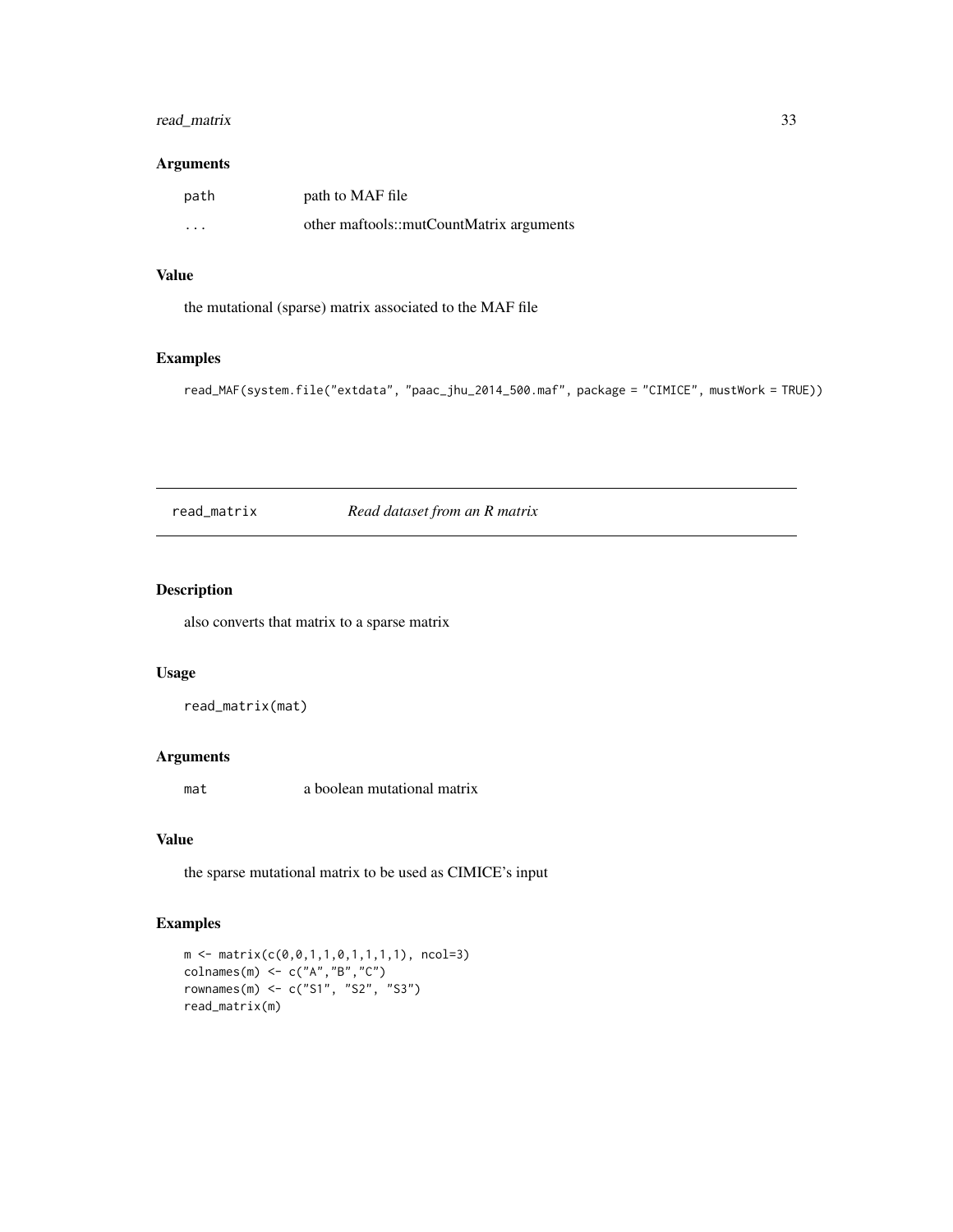```
remove_transitive_edges
```
*Remove transitive edges from an edgelist*

### Description

Remove transitive edges from an edgelist. This procedure is temporary to cover a bug in 'relations' package.

#### Usage

```
remove_transitive_edges(E)
```
### Arguments

E edge list, built from "build\_topology\_subset"

#### Value

a new edgelist without transitive edges (as a N\*2 matrix)

#### Examples

```
1 \leftarrow list(c(1,2),c(2,3), c(1,3))remove_transitive_edges(l)
```
sample\_mutations\_hist *Histogram of samples' frequencies*

#### Description

Create the histogram of the samples' mutational frequencies

#### Usage

```
sample_mutations_hist(mutmatrix, binwidth = 1)
```
#### Arguments

| mutmatrix | input dataset (mutational matrix)                   |
|-----------|-----------------------------------------------------|
| binwidth  | binwidth parameter for the histogram (as in ggplot) |

### Value

the newly created histogram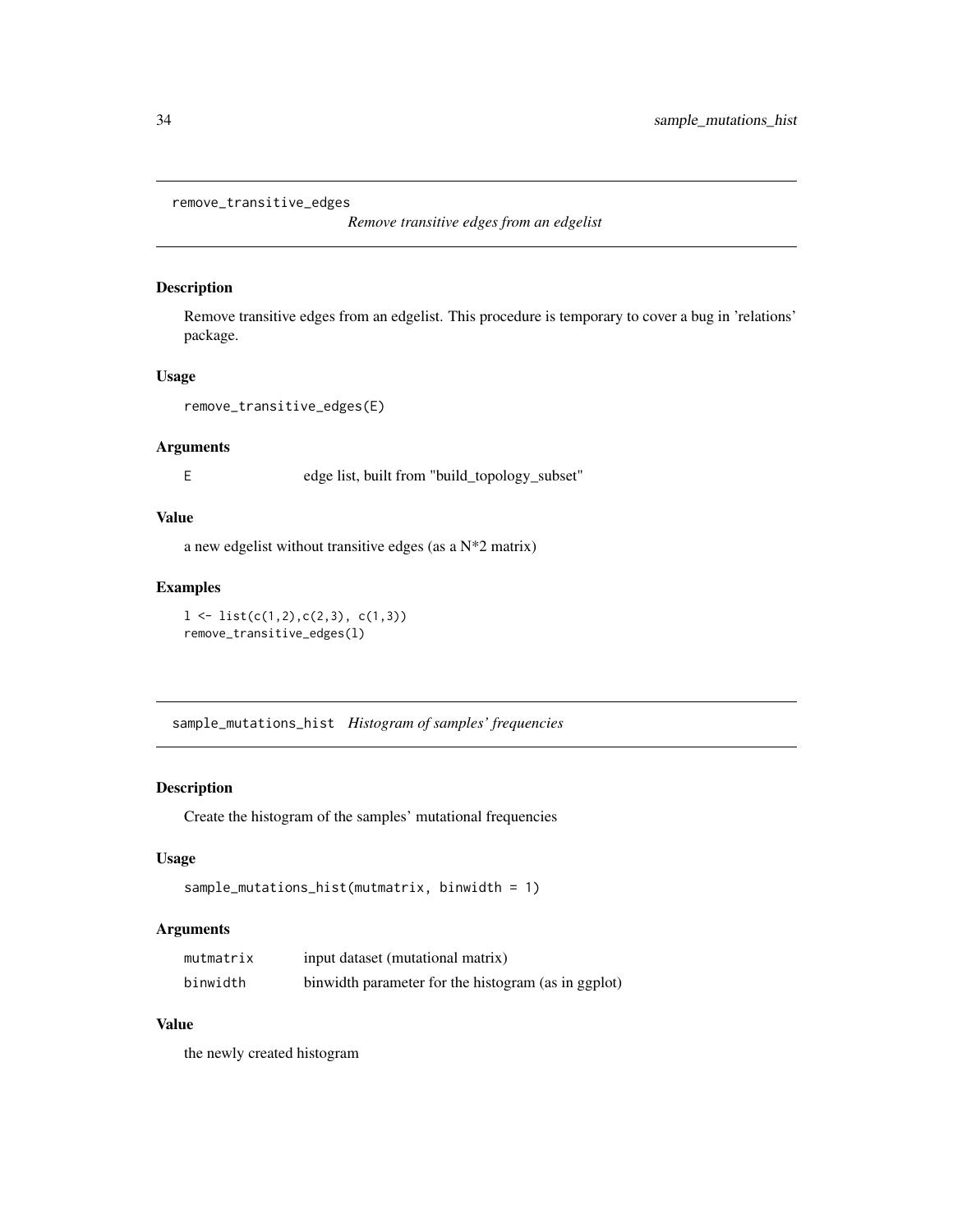```
sample_mutations_hist(example_dataset(), binwidth = 10)
```
select\_genes\_on\_mutations

*Filter dataset by genes' mutation count*

### Description

Dataset filtering on genes, based on their mutation count

### Usage

```
select_genes_on_mutations(mutmatrix, n, desc = TRUE)
```
#### Arguments

| mutmatrix | input dataset (mutational matrix) to be reduced                                |
|-----------|--------------------------------------------------------------------------------|
|           | number of genes to be kept                                                     |
| desc      | TRUE: select the n least mutated genes, FALSE: select the n most mutated genes |

#### Value

the modified dataset (mutational matrix)

#### Examples

```
# keep information on the 100 most mutated genes
select_genes_on_mutations(example_dataset(), 5)
# keep information on the 100 least mutated genes
select_genes_on_mutations(example_dataset(), 5, desc = FALSE)
```
select\_samples\_on\_mutations

*Filter dataset by samples' mutation count*

### Description

Dataset filtering on samples, based on their mutation count

#### Usage

```
select_samples_on_mutations(mutmatrix, n, desc = TRUE)
```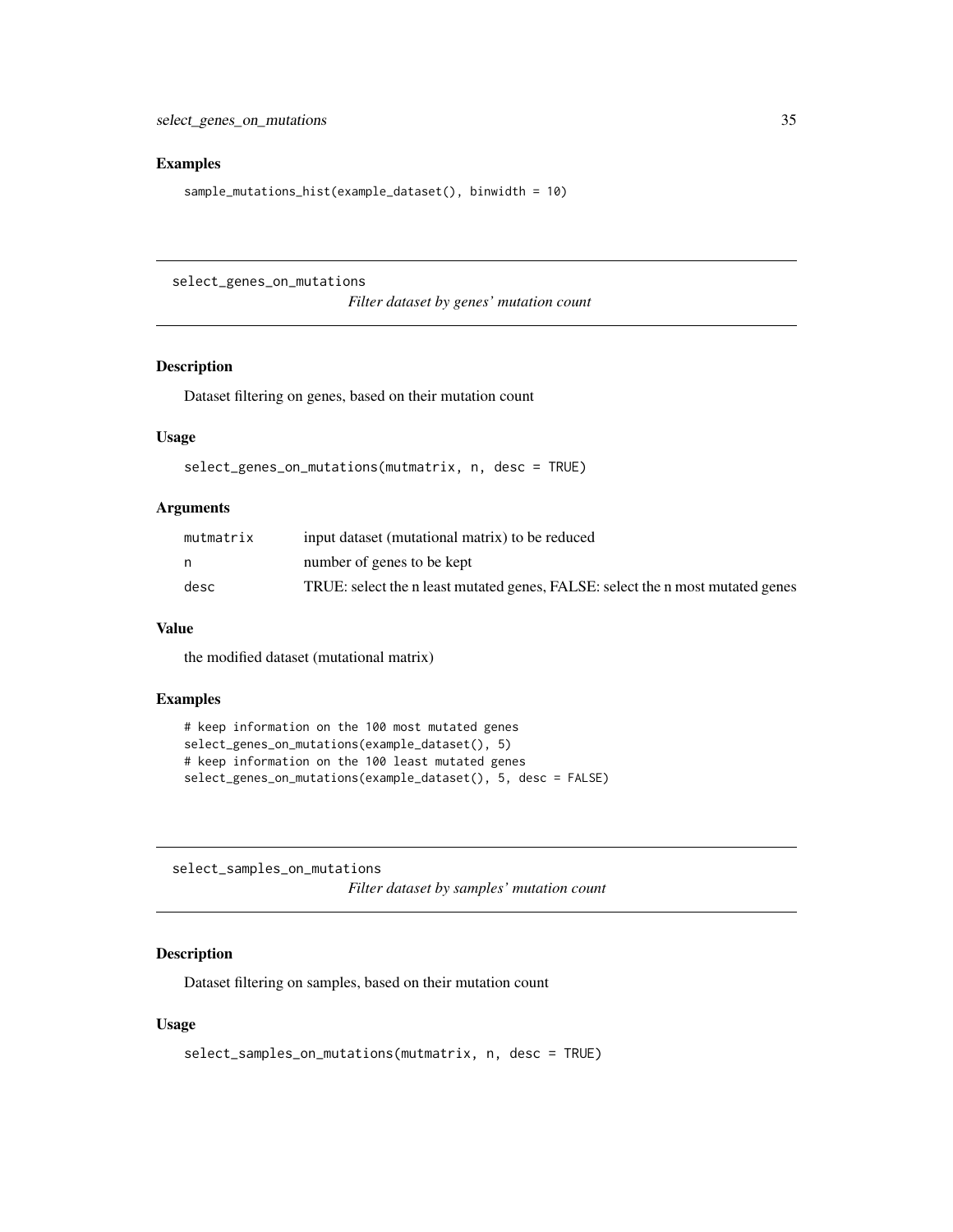### <span id="page-35-0"></span>Arguments

| mutmatrix | input dataset (mutational matrix) to be reduced                             |
|-----------|-----------------------------------------------------------------------------|
| n         | number of samples to be kept                                                |
| desc      | T: select the n least mutated samples, F: select the n most mutated samples |

### Value

the modified dataset (mutational matrix)

#### Examples

```
require(dplyr)
# keep information on the 5 most mutated samples
select_samples_on_mutations(example_dataset(), 5)
# keep information on the 5 least mutated samples
select_samples_on_mutations(example_dataset(), 5, desc = FALSE)
# combine selections
select_samples_on_mutations(example_dataset() , 5, desc = FALSE) %>%
    select_genes_on_mutations(5)
```
set\_generator\_edges *Add edge weights to a generator*

### Description

Add edge weights to a generator

#### Usage

```
set_generator_edges(generator, f_t_w_list, by = "labels")
```
### Arguments

| generator  | a generator                                                                                                                                                                 |
|------------|-----------------------------------------------------------------------------------------------------------------------------------------------------------------------------|
| f_t_w_list | a list of triplets (from, to, list), the triplets must not be nested in the list. For<br>example list(" $A$ ", " $B$ ", $0.3$ , " $B$ ", " $C$ ", $0.2$ ) is a valid input. |
| by         | "labels" or "samples" to use gene labels or sample labels as references for edge<br>identifiers.                                                                            |

#### Value

the generator with the modified edges (invalid edges are ignored)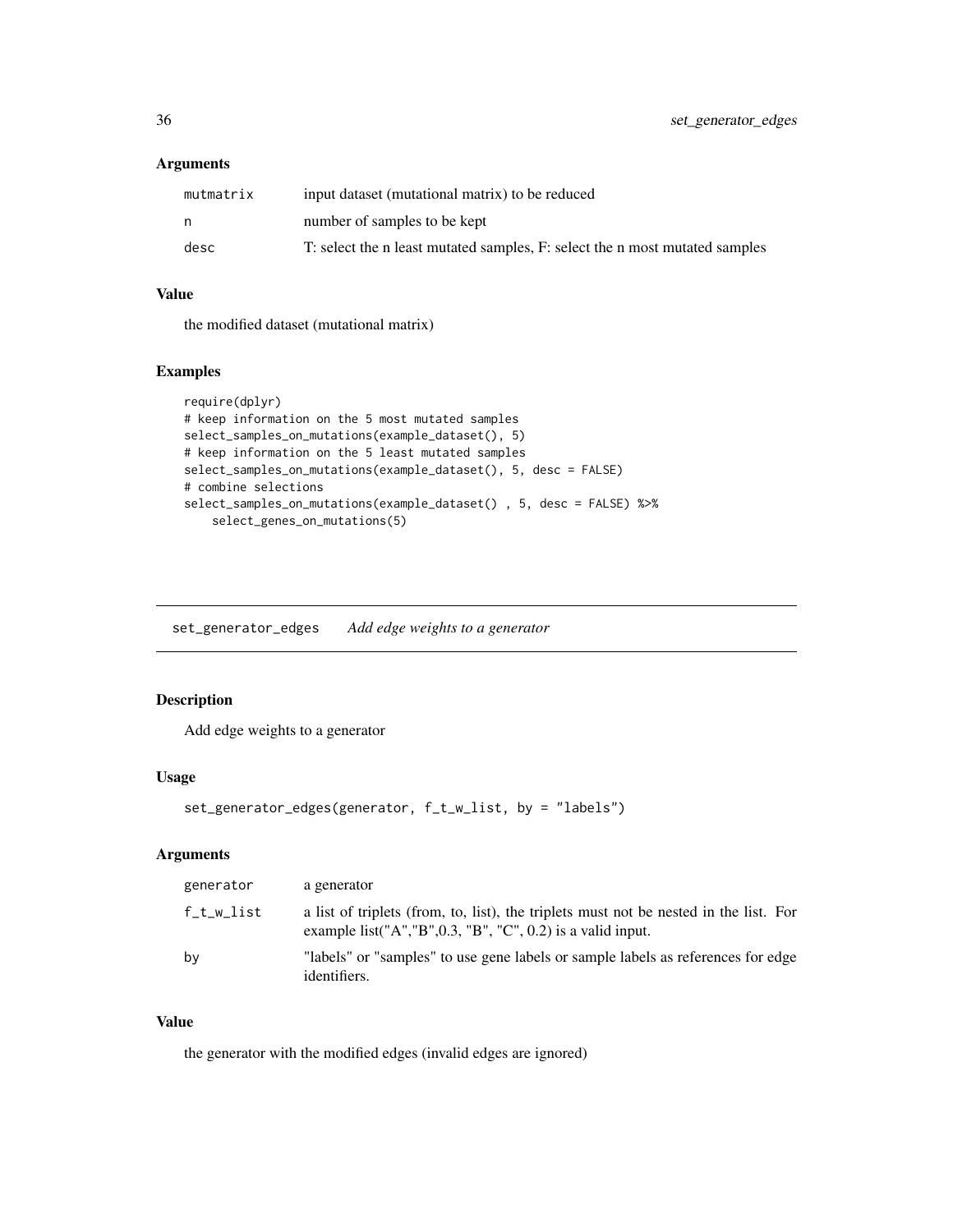### <span id="page-36-0"></span>simulate\_generator 37

### Examples

```
require(dplyr)
example_dataset() %>%
make_generator_stub() %>%
set_generator_edges(
  list(
    "D", "A, D", 1 ,
   "A", "A", D", 1","A, D", "A, C, D", 1 ,
    "A, D", "A, B, D", 1 ,
    "Clonal", "D", 1 ,
    "Clonal", "A", 1 ,
    "D", "D", 1 ,
```
"A", "A", 1 , "A, D", "A, D", 1 , "A, C, D", "A, C, D", 1 , "A, B, D", "A, B, D", 1, "Clonal", "Clonal", 1

simulate\_generator *Create datasets from generators*

#### Description

))

Simulate the DTMC associated to the generator to create a dataset that reflects the genotypes of 'times' cells, sampled after 'time\_ticks' passages.

#### Usage

```
simulate_generator(
  generator,
  time_ticks,
  times,
  starting_label = "Clonal",
 by = "labels",
  mode = "full")
```
### Arguments

| generator  | a generator                                                      |
|------------|------------------------------------------------------------------|
| time_ticks | number of steps (updates) of the DTMC associated to the generato |
| times      | number of sumlated cells                                         |
|            | starting label node from which to start the simulation           |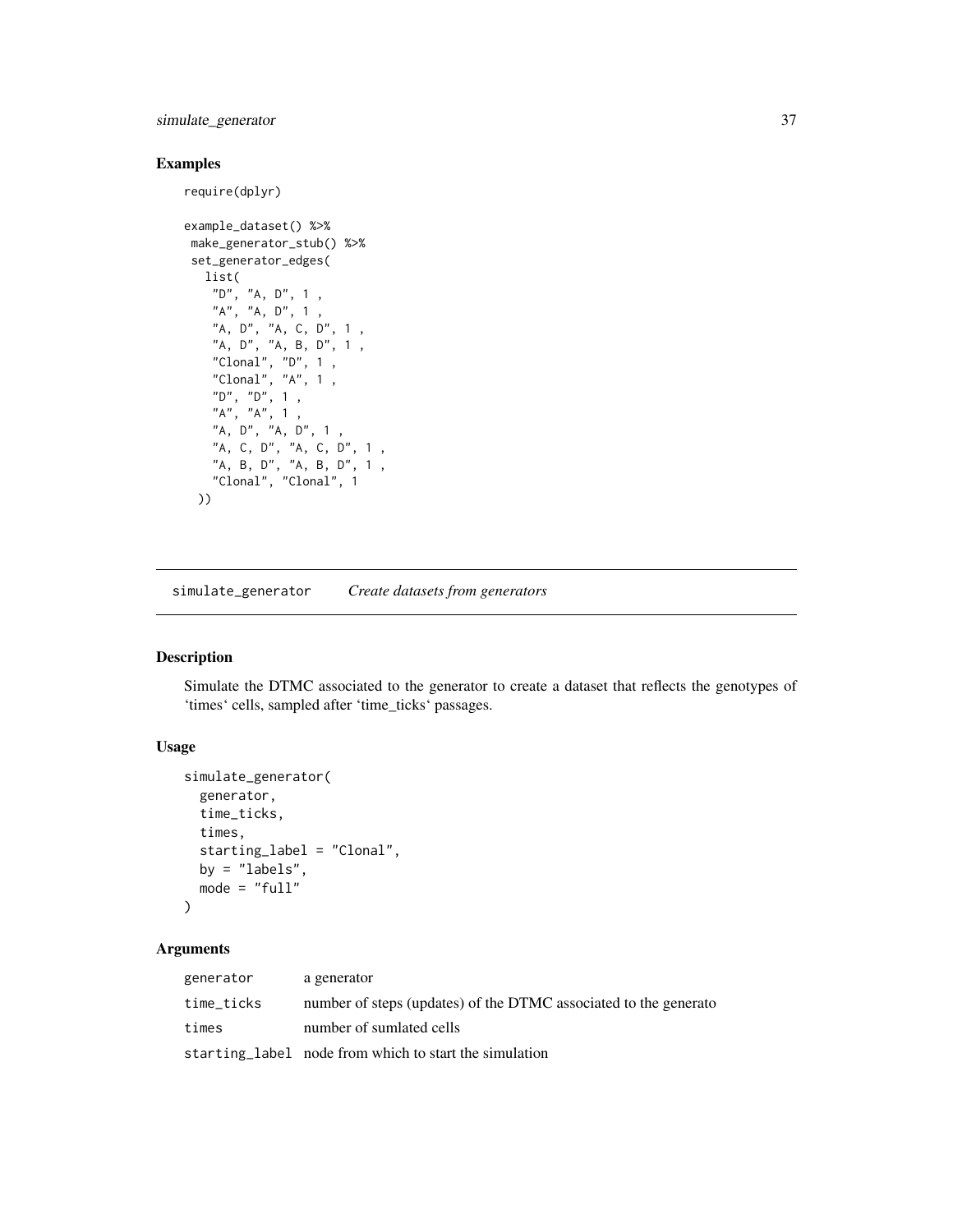<span id="page-37-0"></span>

| by   | "labels" or "samples" to use gene labels or sample labels as references to identify<br>the 'starting label''s node                                                                            |
|------|-----------------------------------------------------------------------------------------------------------------------------------------------------------------------------------------------|
| mode | "full" to generate a matrix with 'times' genotypes, "compacted" to *efficiently*<br>create an already compacted dataset (a dataset showing the genotypes and their<br>respective frequencies) |

### Value

the simulated dataset

#### Examples

```
require(dplyr)
example_dataset() %>%
 make_generator_stub() %>%
 set_generator_edges(
   list(
      "D", "A, D", 1 ,
      "A", "A, D", 1 ,
      "A, D", "A, C, D", 1 ,
      "A, D", "A, B, D", 1 ,
      "Clonal", "D", 1 ,
      "Clonal", "A", 1 ,
      "D", "D", 1 ,
      "A", "A", 1 ,
      "A, D", "A, D", 1 ,
      "A, C, D", "A, C, D", 1,
      "A, B, D", "A, B, D", 1,
      "Clonal", "Clonal", 1
 )) %>%
 finalize_generator %>%
 simulate_generator(3, 10)
```
to\_dot *Dot graph output*

### Description

Represents this graph in dot format (a textual output format)

### Usage

to\_dot(out, ...)

### Arguments

| out      | the output object of CIMICE (es, from quick run) |
|----------|--------------------------------------------------|
| $\cdots$ | other arguments for format_labels                |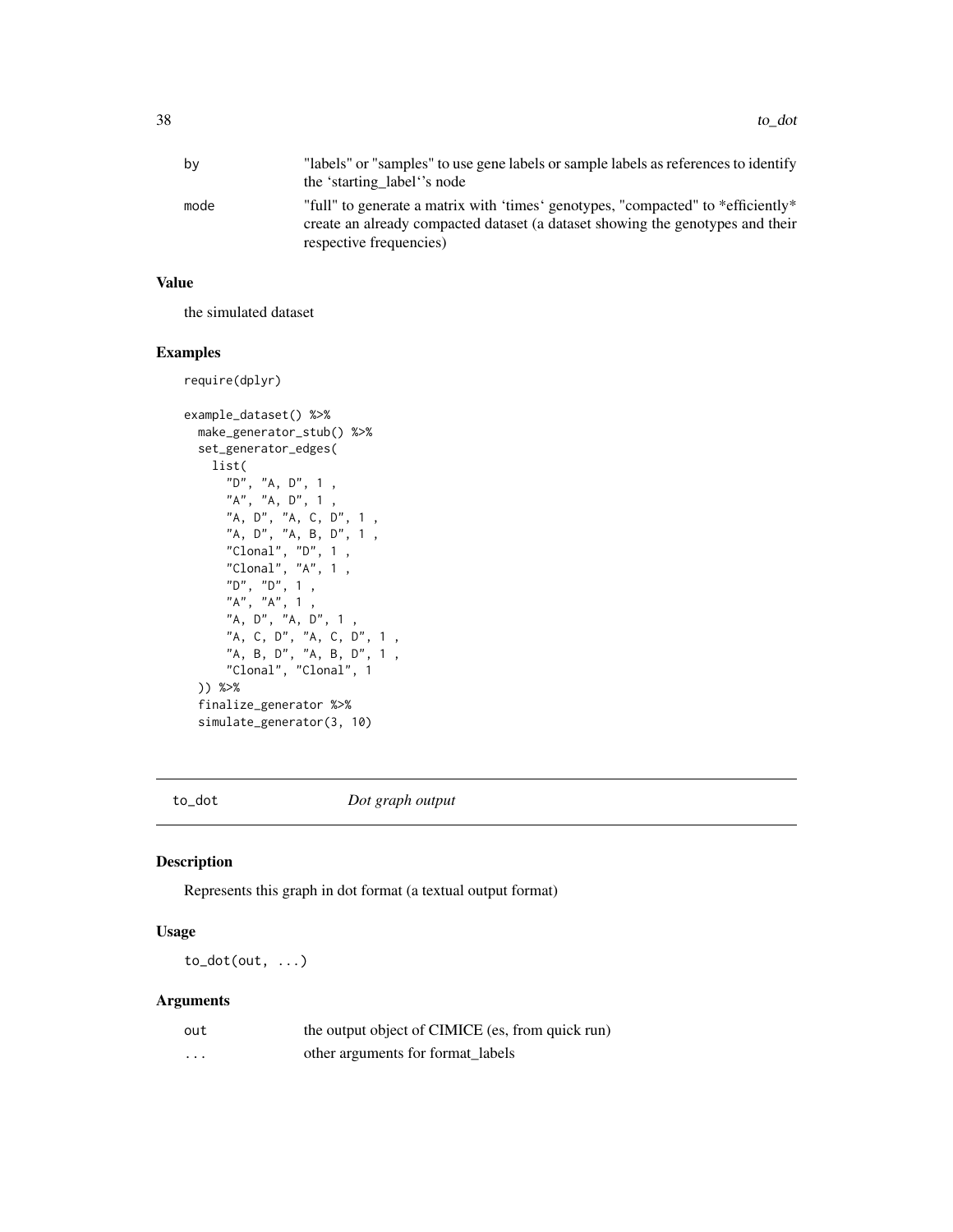### <span id="page-38-0"></span>update\_df 39

### Value

a string representing the graph in dot format

### Examples

```
to_dot(quick_run(example_dataset()))
```
update\_df *Dataset line by line construction: add a sample*

### Description

Add a sample (a row) to an existing dataset. This procedure is meant to be used with the "

### Usage

update\_df(mutmatrix, sampleName, ...)

### Arguments

| mutmatrix               | an existing (sparse) matrix (mutational matrix) |
|-------------------------|-------------------------------------------------|
| sampleName              | the row (sample) name                           |
| $\cdot$ $\cdot$ $\cdot$ | sample's genotype (0/1 numbers)                 |

### Value

the modified (sparse) matrix (mutational matrix)

```
require(dplyr)
make_dataset(APC,P53,KRAS) %>%
   update_df("S1", 1, 0, 1) %>%
   update_df("S2", 1, 1, 1)
```